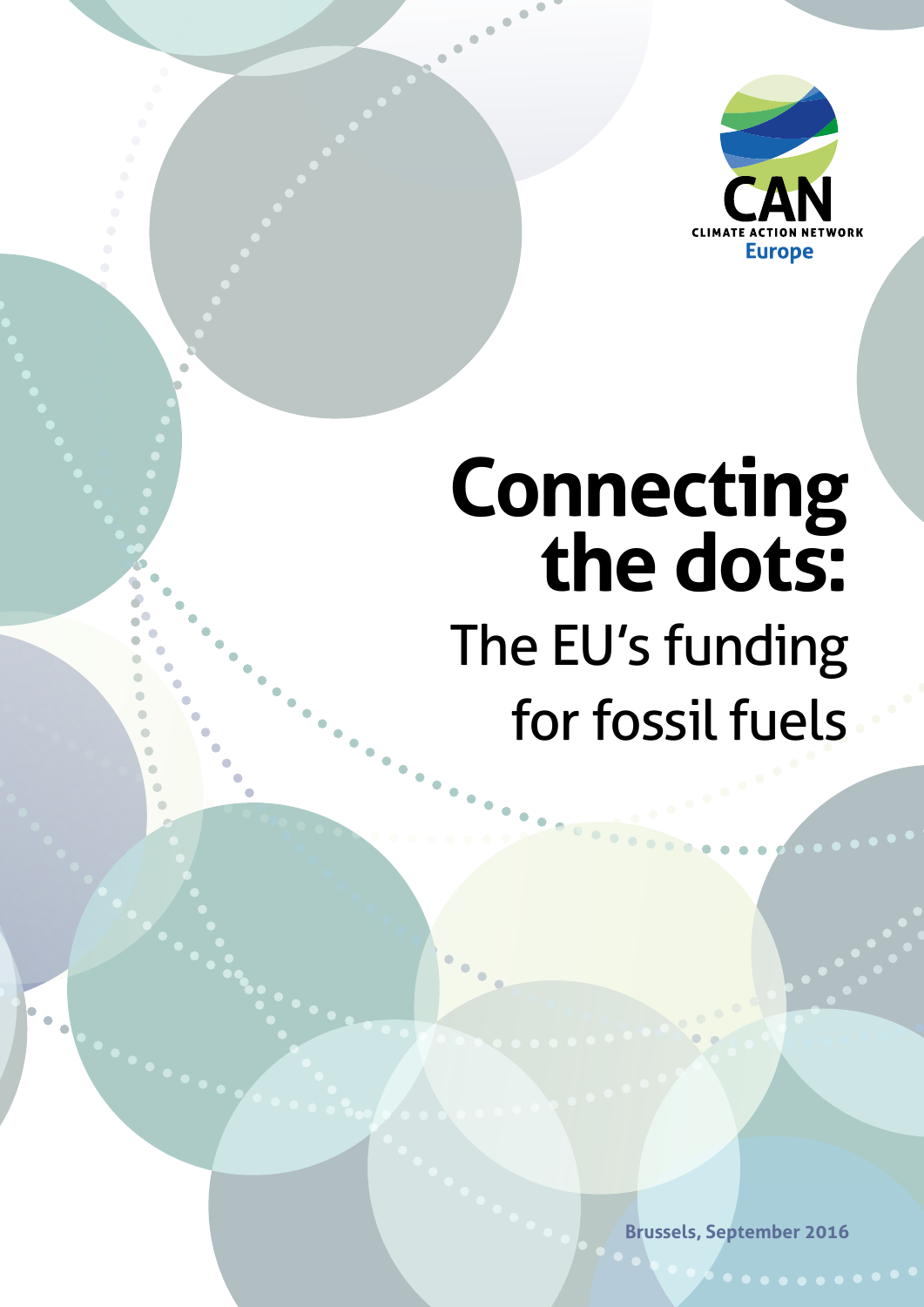## Contents

| Paris means no more funding for fossil fuels<br>The EU needs to lead the way in ending fossil fuel finance<br>Outline of this briefing<br>Summary of key findings<br>Recommendations to the EU and its Member States                                                                                                                                                                                                                                                                                                                                                    | 3   |
|-------------------------------------------------------------------------------------------------------------------------------------------------------------------------------------------------------------------------------------------------------------------------------------------------------------------------------------------------------------------------------------------------------------------------------------------------------------------------------------------------------------------------------------------------------------------------|-----|
| European Structural and Investment (ESI) Funds<br><b>Connecting Europe Facility (CEF)</b><br>CAN Europe's Specific Recommendations for ESI Funds and CEF                                                                                                                                                                                                                                                                                                                                                                                                                |     |
| The European Investment Bank (EIB)<br>Case study: The Juncker Plan for Jobs and Growth - The European Fund for Strategic Investments (EFSI)<br>Case study: Hundreds of millions to gas infrastructure in Spain<br>The European Bank for Reconstruction and Development (EBRD)<br>Case study: Support for continued fossil fuel exploration in Greece<br>CAN Europe Specific Recommendations to EIB and EBRD<br>EU financial institutions at a crossroads: The Southern Gas Corridor                                                                                     | 8   |
| The EU Emissions Trading Scheme<br>Case study: Coal in Poland<br>CAN Europe Recommendations on the ETS<br>Specific recommendation to use the Modernisation Fund to enhance climate action<br><b>State Aid Decisions</b><br>Case study: Public money continues to support coal in Spain (decision in case N178/2010)<br>CAN Europe Recommendations on State aid to Member States<br><b>Capacity Mechanisms</b><br>Case study: The United Kingdom gets a green light for a flawed capacity mechanism proposal<br><b>CAN Europe Recommendations on Capacity Mechanisms</b> | 12  |
| The Multiannual Financial Framework (MFF)<br>The European Semester<br>The Energy Union and National Energy and Climate Plans                                                                                                                                                                                                                                                                                                                                                                                                                                            | 17  |
|                                                                                                                                                                                                                                                                                                                                                                                                                                                                                                                                                                         | .18 |



CAN Europe gratefully acknowledges support from the European Commission. The contents of this publication are the sole responsibility of CAN Europe and can in no way be taken to reflect the views of the European Union.

CAN Europe also gratefully acknowledges support from the OAK foundation and the KR foundation.

Published in September 2016 by Climate Action Network Europe, Brussels, Belgium.

Any reproduction in full or in part must mention the title and credit the above mentioned publisher as the copyright owner.

© Text 2016 All rights reserved.

Graphic design: [Puistola Graphics](http://www.puistolagraphics.com)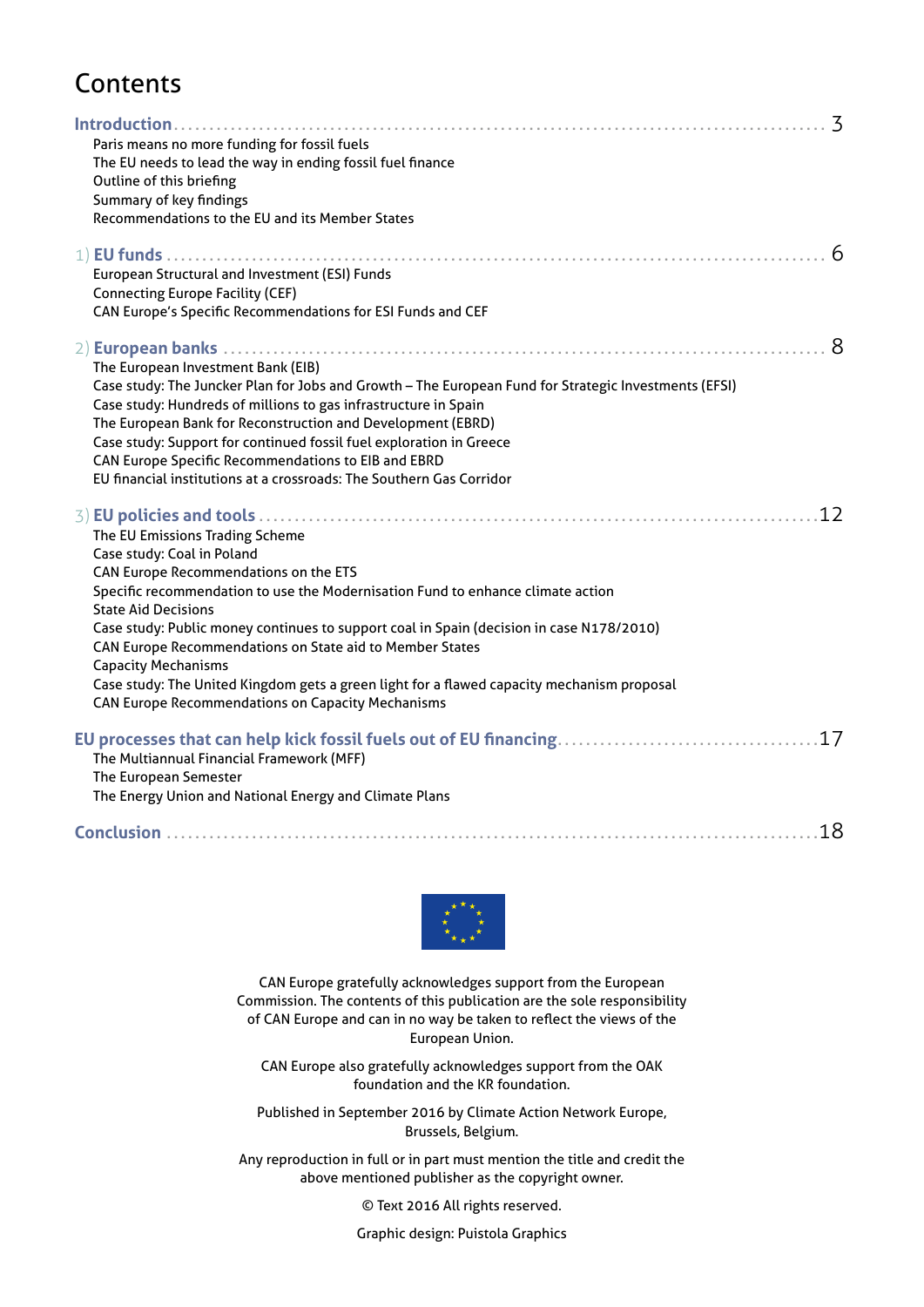## <span id="page-2-0"></span>**Introduction**

"Changing existing patterns of high-carbon infrastructure investment is a major challenge and the later it is left the more difficult it becomes. We must focus attention on the scale, quality and urgency of investments required to accelerate the low-carbon transition."

**Professor Lord Nicholas Stern, 7 October 2015, Lima, Peru**

In recent years, governments all over the world have emphasised the crucial role that finance plays in tackling climate crisis. Finance and financial policies are essential to catalyse the global energy transition to 100% renewable energy and zero carbon societies, and to enhance our resilience against impacts of climate change. However, finance, coupled with weak policies and regulation, can also act as a barrier to enhanced climate action. Both current and future investment plans can lock our economies into high-carbon infrastructure, while prolonging the lifeline of polluting fossil fuels and preventing the realisation of plans for renewable energy and energy savings. Public financial support for fossil fuels, or fossil fuel subsidies, represents one of the main barriers to higher climate ambition. Such finance is provided through numerous mechanisms and various institutions, and it comes in many forms – from investments to tax breaks for fossil fuels.

## Paris means no more funding for fossil fuels

In 2015, the EU and its Member States adopted the Paris Agreement, demonstrating their ambition to limit global temperature rise to 1.5°C. The Paris Agreement stipulates that financial flows need to be made "*consistent with a pathway towards low greenhouse gas emissions and climate-resilient development*."1

The Paris Agreement requires major overhaul of not just climate and energy policies in the EU, but also financial policies and investments to ensure a shift in support away from fossil fuels and instead towards a renewable energy, energy efficiency and climate resilience.

[http://unfccc.int/files/essential\\_background/convention/application/](http://unfccc.int/files/essential_background/convention/application/pdf/english_paris_agreement.pdf) [pdf/english\\_paris\\_agreement.pdf](http://unfccc.int/files/essential_background/convention/application/pdf/english_paris_agreement.pdf)

**CAN Europe asserts that this objective means ending all financial support for fossil fuels and urges the EU and its Member States to address the existing misalignment between the relevant mechanisms and policies which support fossil fuels.**

## The EU needs to lead the way in ending fossil fuel finance

Despite the rhetoric that the EU is the most ambitious actor in the fight against climate change, this briefing points to a number of cases that illustrate how it continues to fund fossil fuels with billions of taxpayers' money. Public finance needs to stop going to fossil fuels; funding fossils is not in the interests of EU citizens or countries – it works against our health, natural environment, a stable climate and long-term economic security.

As a strong actor in the G20 and internationally, the EU should lead the way in ending financial support for fossil fuels. Through its pledge to end environmentally harmful subsidies, the EU has committed to phase out subsidies for fossil fuels by 2020. This commitment now needs to be translated into real action and operationalised by all countries, including the EU, and across all of its relevant policy areas. The EU needs to address fossil fuel subsidies in a clear and coherent way. Identifying that subsidies exist across numerous policy areas is an essential first step.

Financial institutions and funding mechanisms must be required to develop clear roadmaps for how to end all forms of support for fossil fuels as soon as possible. The commitment also indicates that there should be no future funding for fossil fuel production.

In this briefing, we lay out a number of specific recommendations for those areas where it is clear that more structured oversight and governance is needed if the EU and its Member States are to successfully end public finance for fossil fuels.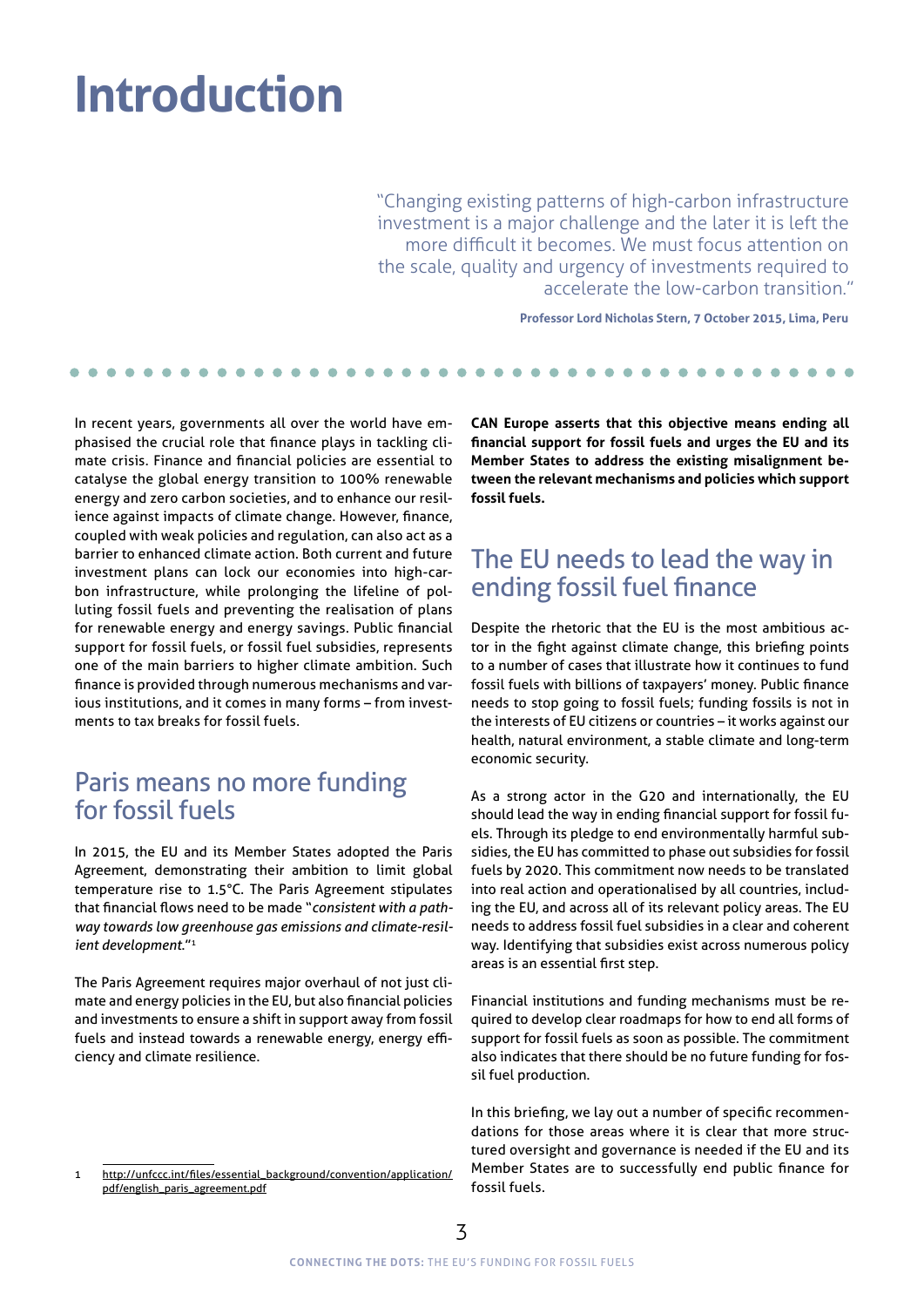## <span id="page-3-0"></span>Outline of this briefing

This briefing brings together different EU instruments and policies that contribute to the on-going support for fossil fuels across EU Member States. These elements and actors are fragmented; they fall into different policy areas and under various competencies in EU decision-making – from finance to energy, and from taxes to climate policy. As a result of this fragmented nature, it has been hard to capture the level and extent to which these various policies and financial actors impact broader EU climate and energy ambition. But as this briefing will clearly show, they all still support fossil fuels in one form or another.

The briefing focuses on a number of EU funds, institutions and policies that either directly or indirectly support fossil fuel production and use. The aim is to give a snapshot of how all these various institutions and processes continue to finance fossil fuel production and consumption and connect the dots: unless bold reforms are taken, funding for fossil fuels will continue to stand in the way for speeding up Europe's energy transition.2

Listed below are the elements of EU funding covered by this briefing. They were chosen because they are some of the most prominent actors, policies and funds that exist in the EU. The funds and financial institutions play a crucial role in supporting national development plans and energy infrastructure; many EU Member States depend on the financial backing of EU funds and development banks to follow through on their development projects. They also have great potential to help speed up Europe's energy transition.

The policies and tools were selected as they are equally important for facilitation of public support for energy production. EU policies should be fully coherent with its climate and energy targets and should contribute to realising those targets. However, there is a misalignment between the relevant mechanisms and policies which end up supporting fossil fuels.

#### **1. Funding mechanisms**

- Connecting Europe Facility
- European Regional Development and Cohesion Funds

#### **2. Financial Institutions**

- The European Investment Bank (EIB)
- The European Bank for Reconstruction & Development (EBRD)

#### **3. Policies & Tools**

- The EU Emissions Trading Scheme
- State aid control
- Capacity remuneration mechanisms including their State aid aspects

## Summary of key findings

The EU's development banks continue to channel funds into various aspects of fossil fuel production across Europe, while two of the EU's main funds are giving preferential support to fossil fuels over alternative energy sources.<sup>3</sup> EU policies have further facilitated fossil fuel support through mechanisms such as State aid, including capacity mechanisms (explained in more detail later in the briefing).

#### **Specifically:**

- Two of the EU's most influential funds have allocated over €1.6 billion in funding for gas infrastructure and pipelines for 2014 to 2020, while supporting consumption of fossil fuels indirectly through intensive transport infrastructure and co-firing of biomass and coal;
- The EIB provided up to  $E$ 7 billion in funding for fossil fuel projects from 2013 to 2015;
- The EBRD made investments of up to  $\epsilon$ 5 billion in fossil fuel exploration from 2013 to 2015;
- EU Member States have used loopholes in the EU Emissions Trading Scheme to help prolong the life of toxic coal plants through stipulations in the current ETS framework; specifically, 90% of investments through Article 10c have been coal and lignite based;
- A specific case study on capacity markets in the United Kingdom shows that over €800 million is set to be channelled to coal and diesel investments from 2014 to 2018.

<sup>2</sup> The briefing focuses on *direct* support for fossil fuels production and consumption: namely extraction of resources and construction of energy infrastructure (transmission, distribution and power generation). However, *indirect* support for fossil fuels, such as funding for construction of roads, is also mentioned as something to keep an eye on and something which also needs to be phased out in the long run. We also note the important role that private finance plays in the global energy transition, but the focus of this briefing is on public finance due to its nature in driving crucial change in financial policies and investments.

<sup>3</sup> Due to limitations in accessing data and information on some institutions, this figure does not capture the full extent of support going to fossil fuels and should therefore be considered as minimal and indicative of the level of funding for the fossil fuel sector.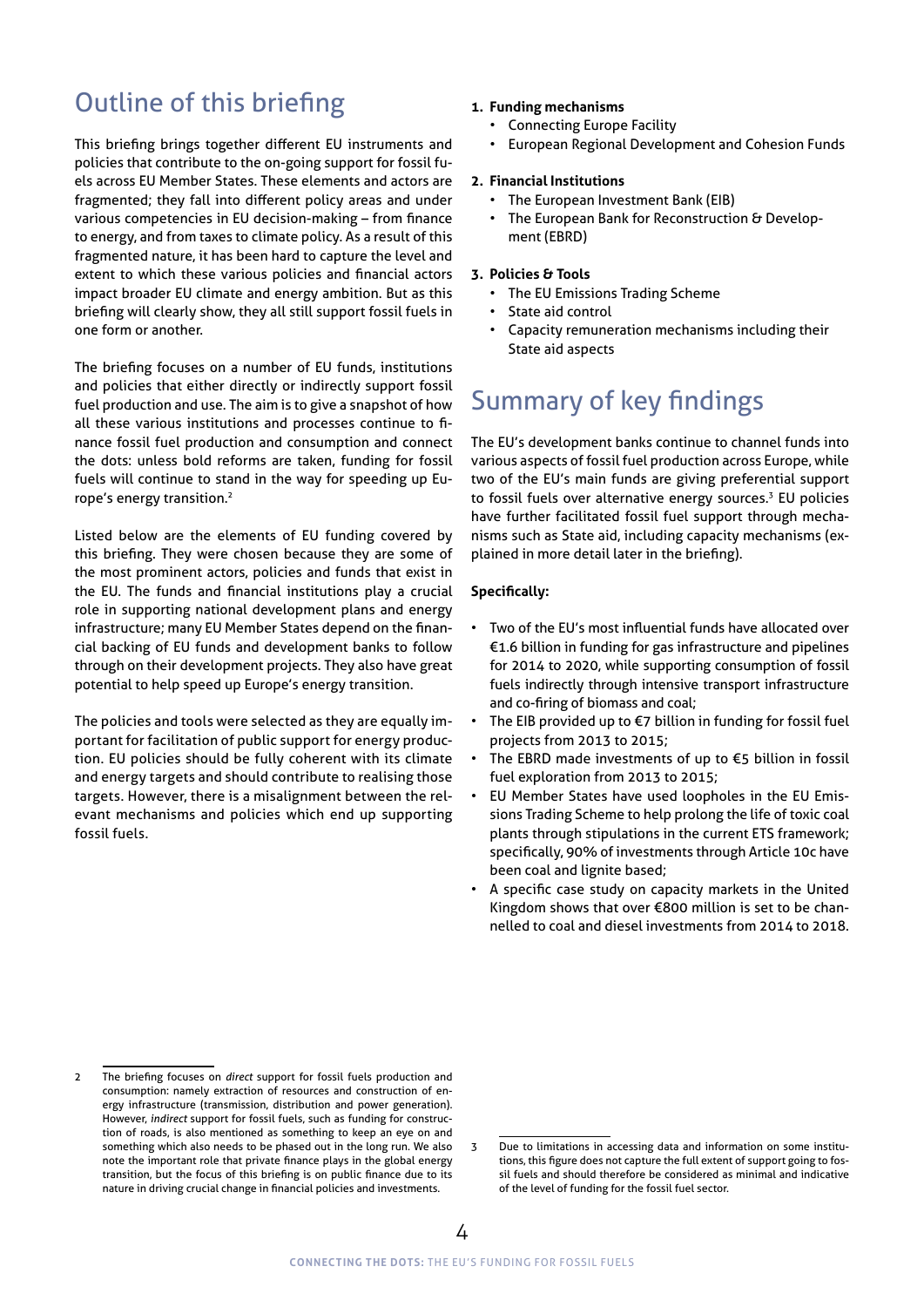### <span id="page-4-0"></span>**Recommendations to the EU and its Member States**

The **1.5°C target set out in the Paris Agreement should serve as guidance** for all current and future investments in the European energy sector, including projected energy needs and demands under a 1.5°C scenario.

**The EU must develop and agree on a roadmap to phase out all forms of direct fossil fuel subsidies by 2020.** Such a roadmap should include strict timelines for the phase-out of fossil fuel subsidies with country-specific and measurable outcomes. European countries outside the EU must do the same.

The goals and targets set out in **Agenda 2030 should provide additional guidance for financial investments** and support based on the principle of universal and integrated action, that incorporates sustainability and climate resilience.

The EU's financing facilities, policy tools and development banks should undergo **ambitious reforms** that lead the way in the transition of the EU economy away from fossil fuels and towards renewable energy and energy savings.

There must be **better evaluation and transparency** of the EU's funds and funding mechanisms involved in more integrating our energy systems, including evidence that the projects funded are indeed enhancing the EU's broader objectives, particularly its climate and energy objectives. Transparency measure should be part of an international initiative to advance publicly disclosed and consistent reporting for all subsidies to fossil fuels.

Phasing out fossil fuels, if done in the right way, can have multiple benefits, including increasing energy security, providing access to energy for all and delivering more sustainable jobs for the EU's workforce. Finance streams need to ensure that **the decarbonisation pathway provides for a just transition**, and a sustainable energy future, including support to workers affected by industrial changes.4

Just transition is generally described by civil society as the transition towards a low-carbon and climate-resilient economy that highlights public policy needs and aims to maximize benefits and minimize hardships for workers and their communities in this transformation.

٠  $\triangle$ Ċ Ċ Ò Ċ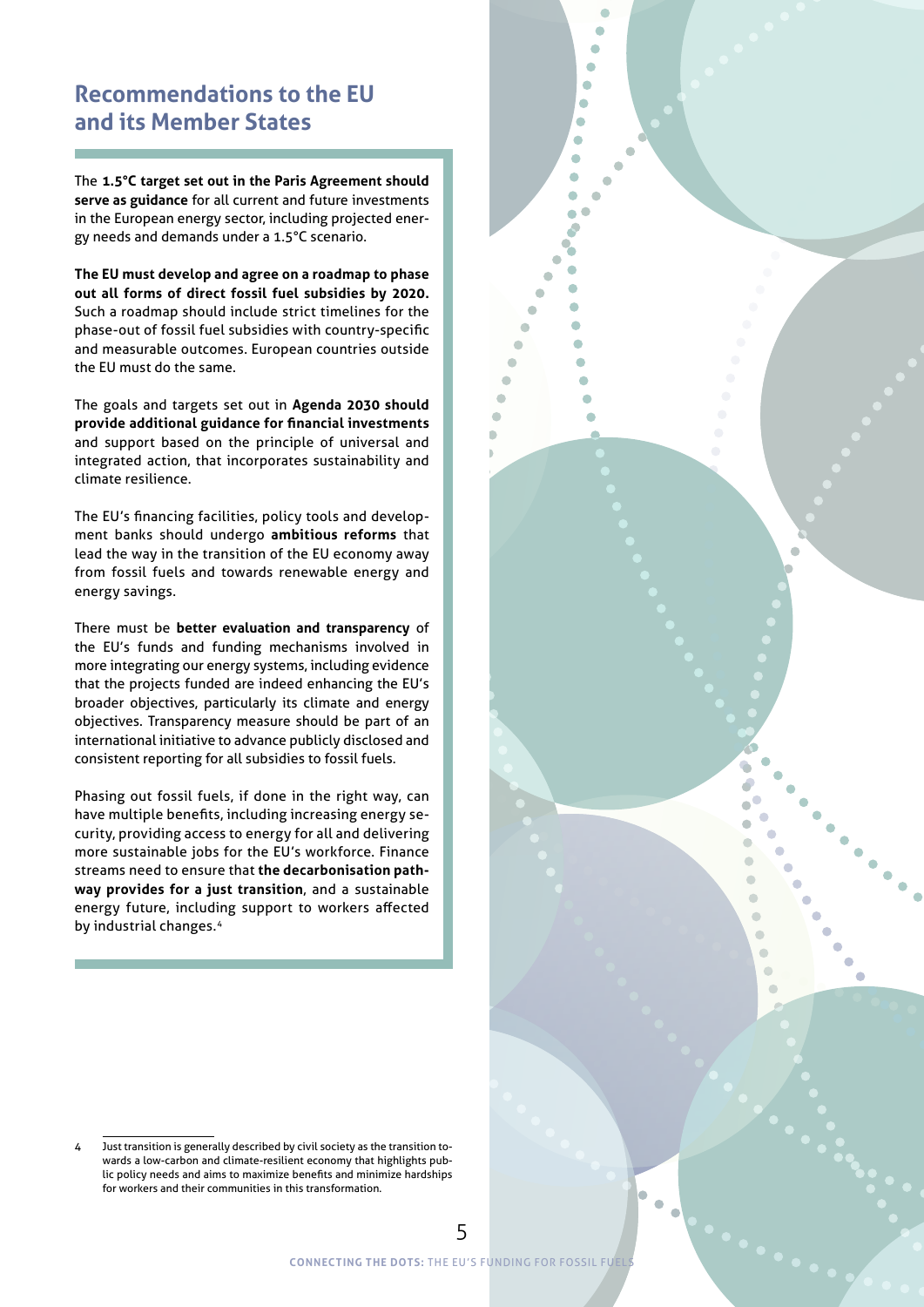## <span id="page-5-0"></span>1) **EU funds**

#### INTRODUCTION

A number of EU funds have been established to enhance regional development in the EU's less developed regions, create jobs, strengthen the integration of economies, and expand the provision of goods and services to European citizens. With these objectives in mind, EU funds have to a great extent been used for projects in sectors such as infrastructure, energy, transport and innovation.

These sectors are highly important for the realisation of the EU's energy transition away from fossil fuels, and towards low-carbon societies. Equally, the funds behind projects in these sectors are crucial to the EU's climate and energy objectives, including the EU's commitment to mainstream climate action into the Union's long-term budget spending. This briefing looks at the role of two

of EU's key funds and financial mechanisms. Indeed their operations are not yet in line with EU's climate and energy objectives; they are still channelling money into unsustainable projects across EU Member States and the European neighbourhood. Since 2014, when the EU budget came into force, ESI Funds and the Connecting Europe Facility have allocated up to €1.6 billion to fossil fuel projects.

## European Structural and Investment (ESI) Funds

ESI Funds is an overarching term used for a number of EU funds that deliver financial resources to EU Member States with the view to leveraging private financing and triggering more projects in sectors such as energy, agriculture and transport. ESI Funds include the European Regional Development Fund, the European Social Fund, and the Cohesion Fund [among others - the European Agricultural Fund for Rural Development, and the European Maritime and Fisheries Fund]. Funding through these different EU cohesion policy resource pools amount to approximately €346 billion, for the 2014-2020 EU budget period, the so called Multiannual Financial Framework.<sup>5</sup> ESI Funds can serve as another tool to help translate the EU's climate and energy commitments into concrete investments and projects.



The multiannual financial framework (MFF) lays down the maximum annual amounts ('ceilings') which the EU may spend in different political fields ('headings') over a period of at least 5 years. The current MFF covers seven years, from 2014 to 2020. By defining in which areas the EU should invest more or less over the seven years, the MFF is an expression of political priorities as much as a budgetary planning tool.

5 <https://cohesiondata.ec.europa.eu/overview>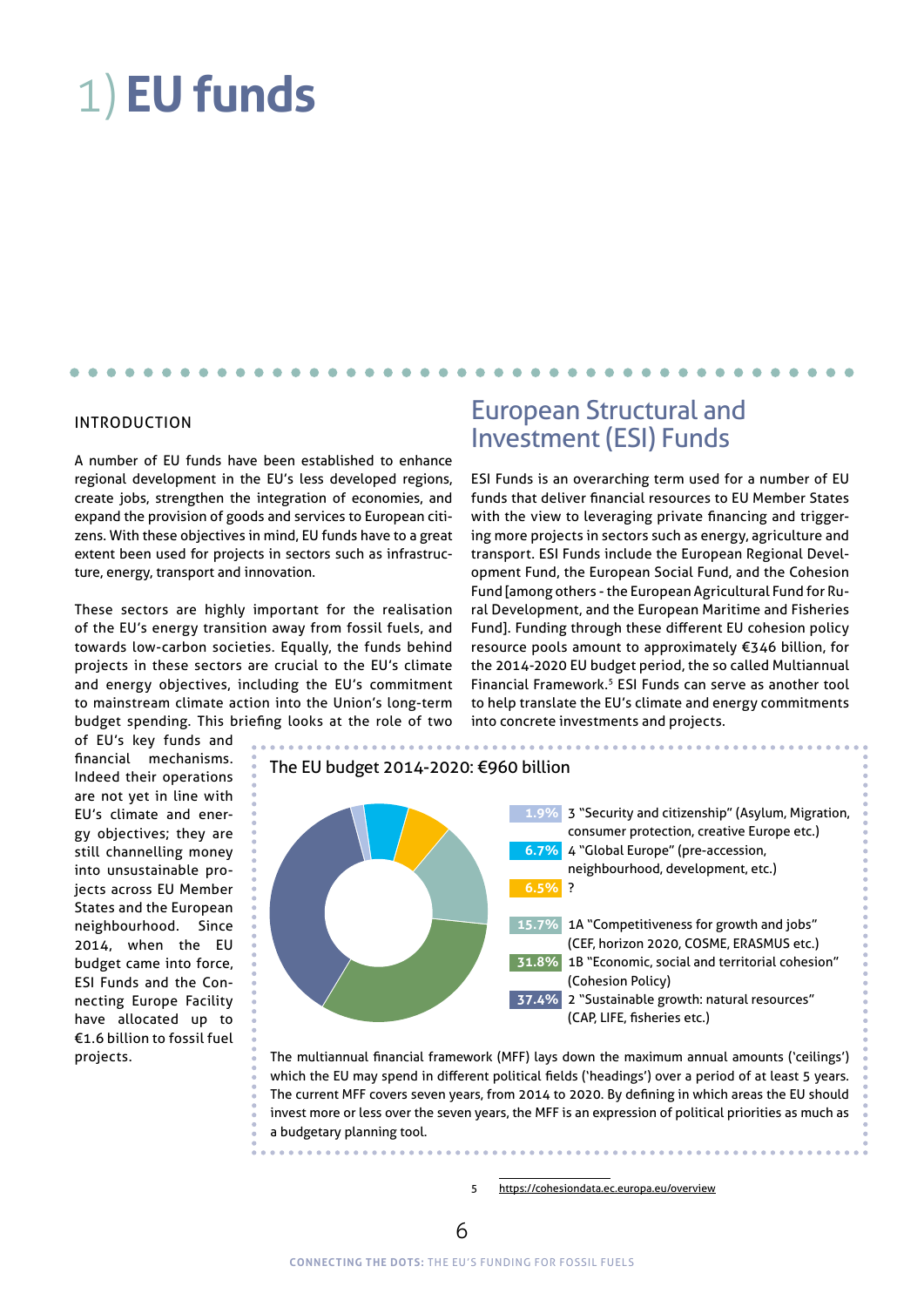<span id="page-6-0"></span>Recent data and information on the plans and projects funded by ESI Funds illustrates that a large amount of investments are going to activities that undermine the broader objectives of the EU to decarbonise its economy.6 The data show that almost €1 billion has been earmarked for natural gas projects, while large-scale support has also gone to the transport sector, particularly roads.

## Connecting Europe Facility (CEF)

The Connecting Europe Facility (CEF) aims to enhance and expand cross-border infrastructure, connections and territorial cohesion in Europe. The CEF also identifies tackling climate change as part of its overall objectives. It has a total budget of approximately €30.4 billion, of which €5.35 billion is earmarked for energy. Energy projects which are put on a list of so called 'Projects of Common Interest' (on the basis of criteria set out in the 2013 Energy Infrastructure Regulation) can benefit from CEF funding and a.o. streamlined approving procedures.

The CEF is providing favourable support to gas infrastructure and connections, above and beyond alternative measures for cross-border connections. For the years 2014-2015, almost €430 million of CEF funding was allocated to gas projects.7 It is envisaged that up to €800 million will be disbursed by the end of 2016; so far €210 million in funds have been approved for gas projects.<sup>8</sup>

**The growing financial support for gas infrastructure and connections in Europe presents a worrying trend in EU funding.** On the one hand, the CEF is seeking to ensure security of energy supply, strengthen integration, and stimulate jobs. On the other hand, it is not adequately taking into account the deep decarbonisation pathway that the EU needs to take in order to avoid dangerous climate change.

## **CAN Europe's Specific Recommendations for ESI Funds and CEF**

In order to unlock ambitious climate and energy policies whilst also achieving key economic, social and environmental objectives, the activities of large funds such as the CEF and ESI Funds (Regional Development and Cohesion Funds) must go hand-in-hand with ambitious and visionary public policies for decarbonisation. The EU and Member States must seek to make a long-term shift in investments and incite similar action from the private sector. It is therefore essential that national policies are realigned to meet the climate commitments set out in the Paris Agreement, and the allocation of financial support is subject to those policies and their overall climate and energy ambition. In addition, the EU's decarbonisation pathway means a short-lived future for fossil fuels, including gas. Financing for gas infrastructure should therefore be phased out.

#### **In particular, ESI Funds must:**

- Align conditions for EU funding with 2030 and 2050 zero carbon climate strategies and investment plans, particularly in light of the Paris Agreement. It is crucial the national projects do not end up undermining the EU's overall climate ambition;
- Adequately assess how the deployment of funds can meet the full potential of renewable energy and energy efficiency through projects in Member States; this should also include transmission, storage and transport of energy;
- Set out a pathway to reduce funds for fossil fuel infrastructure and incorporate conditional funding that is measured against 2050 decarbonisation targets;
- Phase out support for fossil fuels in the 2021-2027 EU budget.

#### **The CEF must:**

- Be subject to regular checks-ups and reporting on how it is contributing to the EU's decarbonisation goal;
- Implement a more transparent and robust assessment of project proposals submitted to the European Commission, including whether the projects will adequately contribute to efforts to reduce overall consumption of fossil fuels, including gas, and which fit with low energy consumption demands in the future;
- Integrate the Energy Efficiency First principle as a guiding criterion. This should better ensure that countries which submit project proposals are prioritising energy efficiency first and foremost.

<sup>6</sup> [http://ec.europa.eu/regional\\_policy/en/policy/evaluations/data-for-re](http://ec.europa.eu/regional_policy/en/policy/evaluations/data-for-research/)[search/](http://ec.europa.eu/regional_policy/en/policy/evaluations/data-for-research/)

[https://ec.europa.eu/inea/sites/inea/files/cef\\_energy\\_brochure\\_-\\_2\\_](https://ec.europa.eu/inea/sites/inea/files/cef_energy_brochure_-_2_june_final.pdf) [june\\_final.pdf](https://ec.europa.eu/inea/sites/inea/files/cef_energy_brochure_-_2_june_final.pdf)

<sup>8</sup> [https://ec.europa.eu/inea/sites/inea/files/2016-1\\_cef\\_energy\\_call\\_re](https://ec.europa.eu/inea/sites/inea/files/2016-1_cef_energy_call_results.pdf)[sults.pdf](https://ec.europa.eu/inea/sites/inea/files/2016-1_cef_energy_call_results.pdf)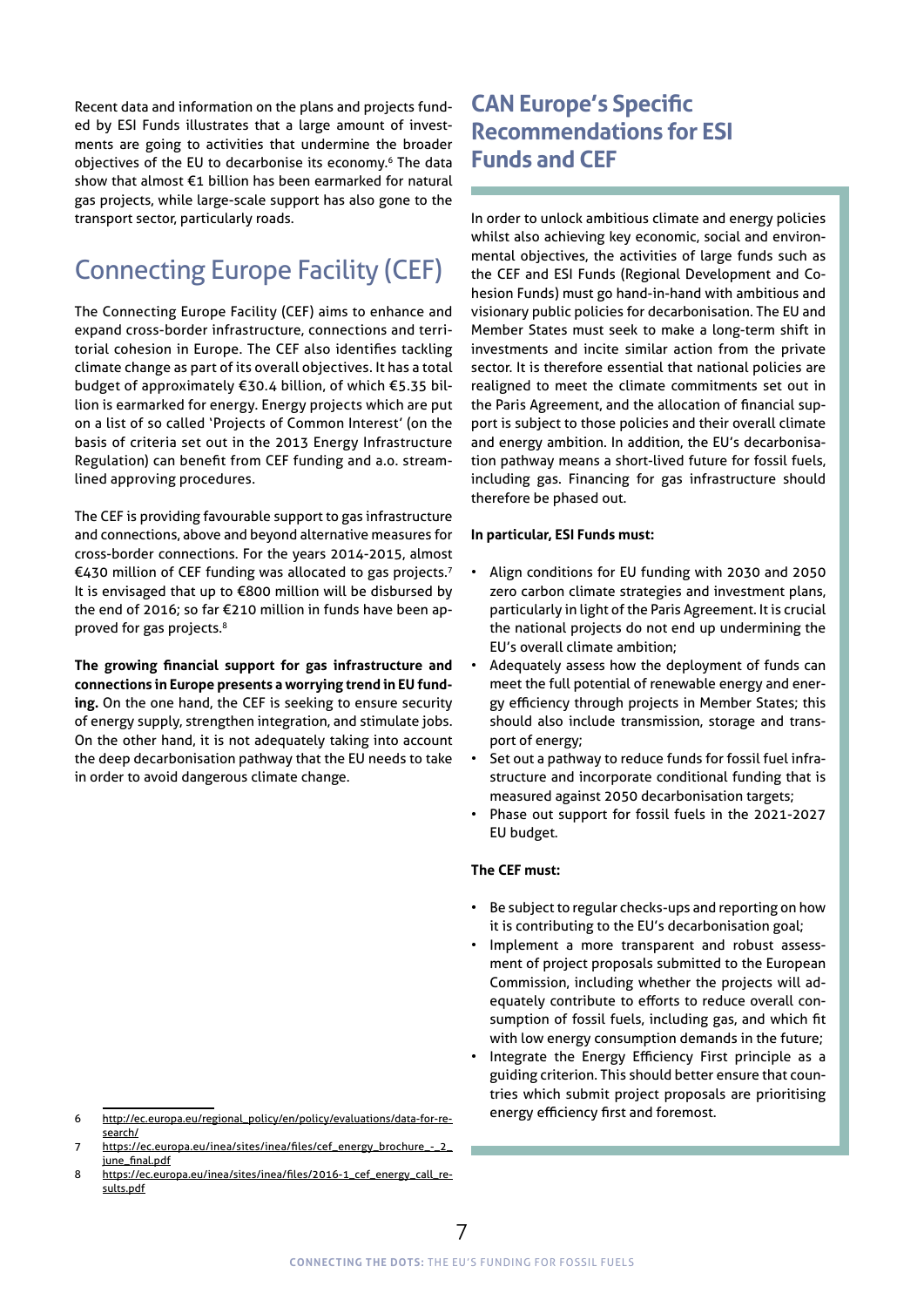## <span id="page-7-0"></span>2) **European banks**

### The European Investment Bank (EIB)

#### INTRODUCTION

The European Investment Bank (EIB) is owned by the EU Member States, and is thus governed by economic and finance ministries from the 28 EU Member States, in coordination with the European Commission. The EIB acts as a multiplier, usually providing around one third, but sometimes up to 50%, of the finances needed for a project. According to the bank themselves, *all projects must comply with strict economic, technical, environmental and social standards*. 9

In 2013, the EIB adopted new lending criteria for the energy sector to ensure its activities remain 'relevant, consistent with EU policies; focussed on sectors with the greatest investment needs and highest policy priorities'.10 The bank states that it still finances projects that contribute to guaranteeing secure supply of oil and gas. In September 2015, the EIB further adopted a new climate strategy, in which the bank sets out to dedicate 25% of its lending to specific climate action projects. During the Climate Summit in Paris last year, the EIB further announced its commitment to fight climate change.11 **With the adoption of its new operation plan for 2016-2018 in January this year however, climate was taken out from the bank's four Public Policy Goals.**<sup>12</sup>

#### CURRENT STATE OF PLAY

Despite some promising commitments made by the bank, a recent analysis by CEE Bankwatch Network shows that the EIB provided up to €7 billion in funding for fossil fuels from 2013 to 2015. This represents almost 30% of the total lending in the energy sector. While the total lending to renewable energy was higher than lending to fossil fuel infrastructure<sup>13</sup> during this period, the lending to fossil fuels increased by approximately 25%, from €2 billion in 2013 to around €2.5 billion 2015, compared to a decrease in lending to renewable energy with 21%.<sup>14</sup>



9 <http://www.eib.org/about/index.htm>

- 10 [http://www.eib.org/attachments/strategies/eib\\_ener](http://www.eib.org/attachments/strategies/eib_energy_lending_criteria_en.pdf)[gy\\_lending\\_criteria\\_en.pdf](http://www.eib.org/attachments/strategies/eib_energy_lending_criteria_en.pdf)
- 11 [http://www.eib.org/projects/priorities/climate-action/road-to-paris/in](http://www.eib.org/projects/priorities/climate-action/road-to-paris/index.htm)-
- [dex.htm](http://www.eib.org/projects/priorities/climate-action/road-to-paris/index.htm) 12 "The Bank continues to maintain the four Public Policy Goals: Innovation; SMEs and Midcap finance; Infrastructure and Environment", [http://www.](http://www.eib.org/attachments/strategies/cop2016_en.pdf) [eib.org/attachments/strategies/cop2016\\_en.pdf](http://www.eib.org/attachments/strategies/cop2016_en.pdf). In the old Operational Plan 2015-2017 "Environment and Climate" was among the Public Policy Goals and in the Operational Plan 2014-2016 "projects that specifically contribute to Climate Action" was a separate Public Policy Goal

13 Gas and oil power plants, gas transmission and distribution networks, gas extraction and refining.

14 [http://bankwatch.org/sites/default/files/briefing-EIB-Energy\\_](http://bankwatch.org/sites/default/files/briefing-EIB-Energy_June2016.pdf) [June2016.pdf](http://bankwatch.org/sites/default/files/briefing-EIB-Energy_June2016.pdf)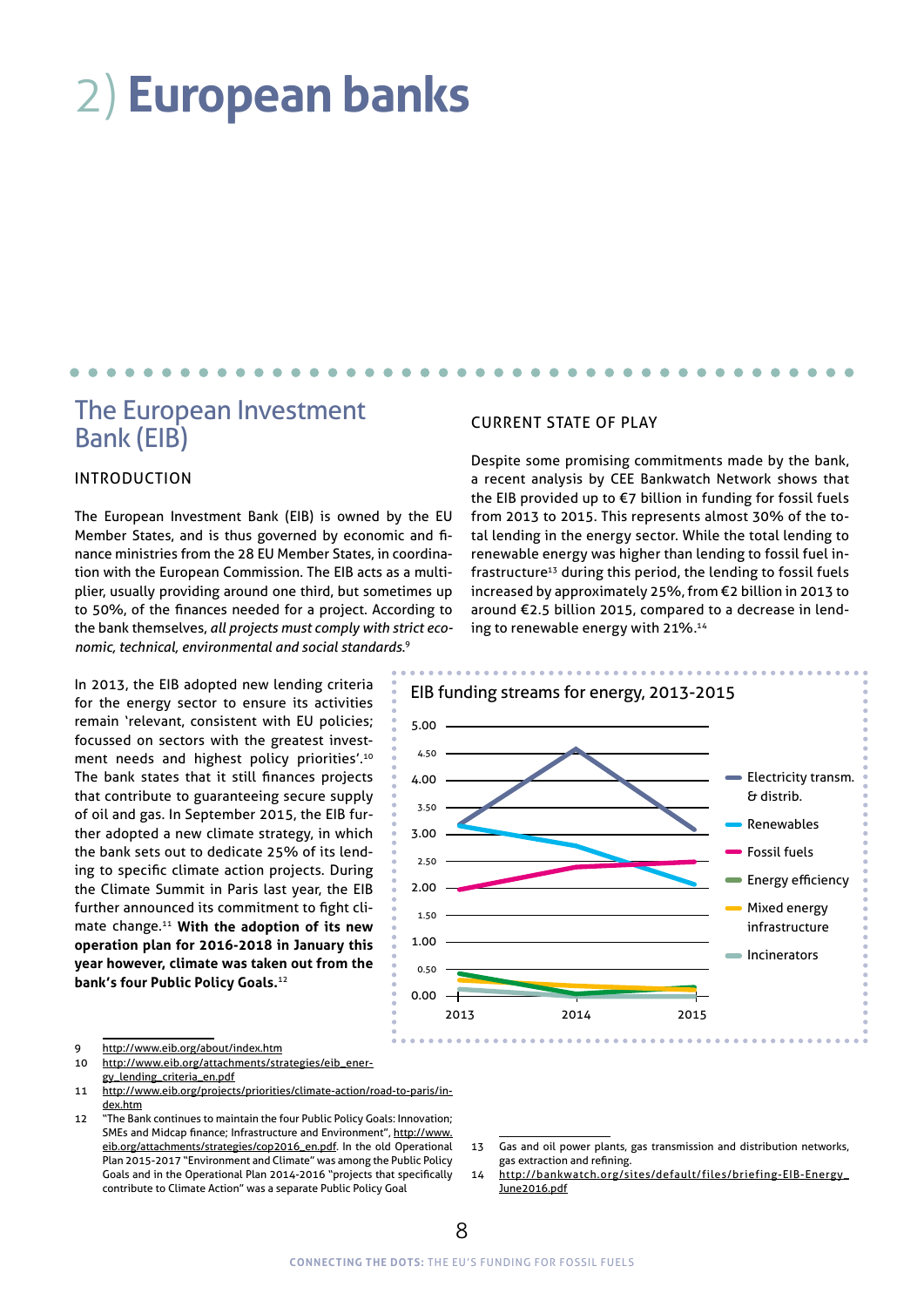<span id="page-8-0"></span>The on-going large support for fossil fuels awarded the EIB a red flag in BIC and Sierra Club's 2015 MDB Climate Change Scorecard, which states that *"The energy sector lending of the [IFC/MIGA and] EIB are the most troubling due to their continued high level of support for fossil fuels, including significant funding for exploration projects... Unfortunately EIB's lending to fossil fuels continues at such high levels that it threatens the 2ºC target."15*

#### **CASE STUDY: The Juncker Plan for Jobs and Growth – The European Fund for Strategic Investments (EFSI)**

The European Fund for Strategic Investments (EFSI), launched jointly by the EIB and the European Commission, is part of an initiative to help mobilise private investments and should cata-

lyse new investments in projects with high economic, environmental and societal added value. Its current 3-years investment target of €315 billion is supposed to be accomplished by financing provided by the EIB to projects carried out by private or public investors and based on a guarantee of €16 billion from the EU budget, complemented by a €5 billion allocation of the EIB's own resources. The EIB should provide funding for those economically viable projects which have a higher risk profile than ordinary EIB activities. By July 2016, the EFSI provided financial support for 94 infrastructure projects, out of which seven were fossil fuel projects, and six transport projects.



|                                             | 2013         | 2014         | 2015          |
|---------------------------------------------|--------------|--------------|---------------|
| Gas power plants                            | 0.0          | 32000000.0   | 114168550.1   |
| Oil power plants                            | 0.0          | 80000000.0   | 110000000.0   |
| Gas extraction                              | 200000000.0  | 900000000.0  | 200000000.0   |
| Gas storage                                 | 870000000.0  | 50000000.0   | 0.0           |
| <b>Gas transmission</b><br>and distribution | 892500000.0  | 1314791280.8 | 1487675314.2  |
| Gas metering                                | 0.O          | 0.0          | 200000000.0   |
| Electricity & gas<br>distribution           | 0.0          | 0.0          | 329000000.0   |
| LNG.                                        | 64976397.7   | 78250000.0   | 40000000.0    |
| Coal and biomass<br>co-combustion           | O            | O            | 38400000.0    |
| Total                                       | 2027476397.7 | 2455041280.8 | 2519243864.21 |

#### **CASE STUDY: Hundreds of millions to gas infrastructure in Spain**

At the end of 2015, the EIB approved a EUR 600 million loan to Spanish company Gas Natural Fenosa.<sup>16</sup> The loan is only the first part of a total loan of EUR 900 million to expand the gas transmission and distribution networks in Spain until 2018. The EIB aims to ensure an increase of the natural gas penetration in Spain by providing finance for construction of pipelines, power plants for liquefied natural gas and distribution networks. This despite the growing body of scientific evidence stating that we need to leave most



of all known fossil fuel reserves in the ground – including gas. With roughly 300 days of sunshine per year and regions that receive strong winds, Spain has very good conditions for renewable energy production. CAN Europe believes it should be obvious for the EIB to focus on tapping these potentials, instead of investing millions in gas infrastructure.

15 [http://www.bankinformationcenter.org/wp-content/uploads/2015/10/](http://www.bankinformationcenter.org/wp-content/uploads/2015/10/MDB-Climate-Change-Scorecard-formatted.pdf) [MDB-Climate-Change-Scorecard-formatted.pdf](http://www.bankinformationcenter.org/wp-content/uploads/2015/10/MDB-Climate-Change-Scorecard-formatted.pdf)

16 [http://www.eib.org/infocentre/press/releases/all/2015/2015-317-el](http://www.eib.org/infocentre/press/releases/all/2015/2015-317-el-bei-financia-la-expansion-de-la-red-de-distribucion-de-gas-natural-fenosa-con-un-prestamo-de-600-millones-de-euros.htm)[bei-financia-la-expansion-de-la-red-de-distribucion-de-gas-natural](http://www.eib.org/infocentre/press/releases/all/2015/2015-317-el-bei-financia-la-expansion-de-la-red-de-distribucion-de-gas-natural-fenosa-con-un-prestamo-de-600-millones-de-euros.htm)[fenosa-con-un-prestamo-de-600-millones-de-euros.htm](http://www.eib.org/infocentre/press/releases/all/2015/2015-317-el-bei-financia-la-expansion-de-la-red-de-distribucion-de-gas-natural-fenosa-con-un-prestamo-de-600-millones-de-euros.htm)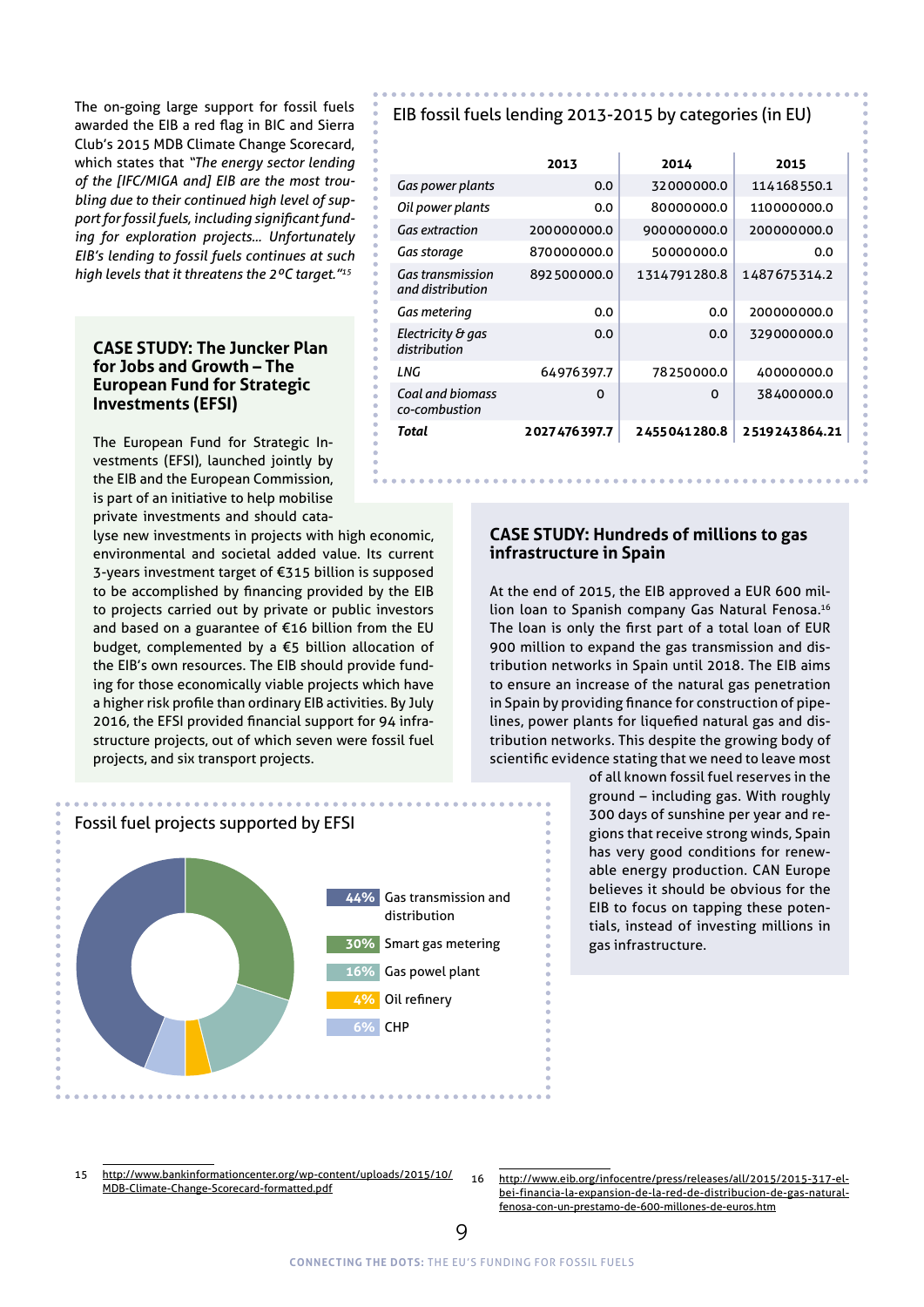## <span id="page-9-0"></span>The European Bank for Reconstruction and Development (EBRD)

#### INTRODUCTION

The European Bank for Reconstruction and Development (EBRD) has the mandate to promote transition to market economies and sustainable development in the countries of Eastern Europe, former Soviet Union, the southern and eastern Mediterranean as well as Mongolia and Turkey. The bank is owned by 65 countries from across the world, the European Union and its Member States and the European Investment Bank. To respond to challenges such as increased demand for natural resources and growing environmental concerns, in 2006 the EBRD established the Sustainable Energy Initiative<sup>17</sup> with the aim of promoting efficiency and innovation in the areas of energy, water and materials.<sup>18</sup> In 2013, the bank also adopted a new Energy Strategy which excludes financing for new coal power plants, with possible exceptions for Mongolia and Kosovo. In 2015 the EBRD Board agreed on the Green Economy Transition (GET) approach seeking to increase investments in sustainable energy and resource efficiency to 40% of its entire portfolio by 2020.

#### CURRENT STATE OF PLAY

#### So far so good, but **a recent report by CEE Bankwatch Network clearly shows that the EBRD is far from being a**

**front-runner in sustainable investments, continuing to finance controversial fossil fuel projects which has increased some countries' economic dependence on natural resource extraction**. 19

The chart on the right, sourced from Oil Change International's database on fossil fuel subsidies tracks the level of EBRD investments in fossil fuel *exploration*. For the years 2008 to 2015 fossil fuel investments amounted to over €15 billion; for the years 2013 to 2015, investments amounted to approximately €5 billion. Note that the figures just display support for exploration. This means support towards the discovery and potential expansion of oil, gas and coal reserves which is just one part of fossil fuel production. The figure does not cover all levels of fossil fuel production.

#### **CASE STUDY: Support for continued fossil fuel exploration in Greece**

In May 2016, the EBRD signed two loans with Greek oil company Energean Oil and Gas S.A to finance further development, exploration and appraisal of its onshore and offshore fields in Greece. Firstly, as part of a ~€180 million project to further develop the offshore fields in the Gulf of Kavala, the EBRD approved a loan of up to €67 million.<sup>20</sup> Secondly, the bank is investing an up to €18 million (total project cost €45 million) subordinated loan for exploration and appraisal of four additional oil fields. Greenpeace Greece's Energy Revolution study for Greece shows that half of the electricity demand in the country could be covered by renewables in 2020, if the right policy and investment choices are made.<sup>21</sup>



17 Which later became the Sustainable Resource Initiative (SRI)

20 Project cost 1 USD200 million, EBRD contribution USD 75 million, Project cost 2 USD 50 million, EBRD contribution USD 20 million [http://](http://www.ebrd.com/work-with-us/projects/psd/energean.html) [www.ebrd.com/work-with-us/projects/psd/energean.html](http://www.ebrd.com/work-with-us/projects/psd/energean.html)

21 [http://www.greenpeace.org/greece/PageFiles/98261/energy-revolu](http://www.greenpeace.org/greece/PageFiles/98261/energy-revolution.pdf)[tion.pdf](http://www.greenpeace.org/greece/PageFiles/98261/energy-revolution.pdf)

<sup>18</sup> [http://www.ebrd.com/what-we-do/sectors-and-topics/sustainable-re](http://www.ebrd.com/what-we-do/sectors-and-topics/sustainable-resources-and-climate-change/sri.html)[sources-and-climate-change/sri.html](http://www.ebrd.com/what-we-do/sectors-and-topics/sustainable-resources-and-climate-change/sri.html)

<sup>19</sup> <http://bankwatch.org/sites/default/files/lost-in-transition.pdf>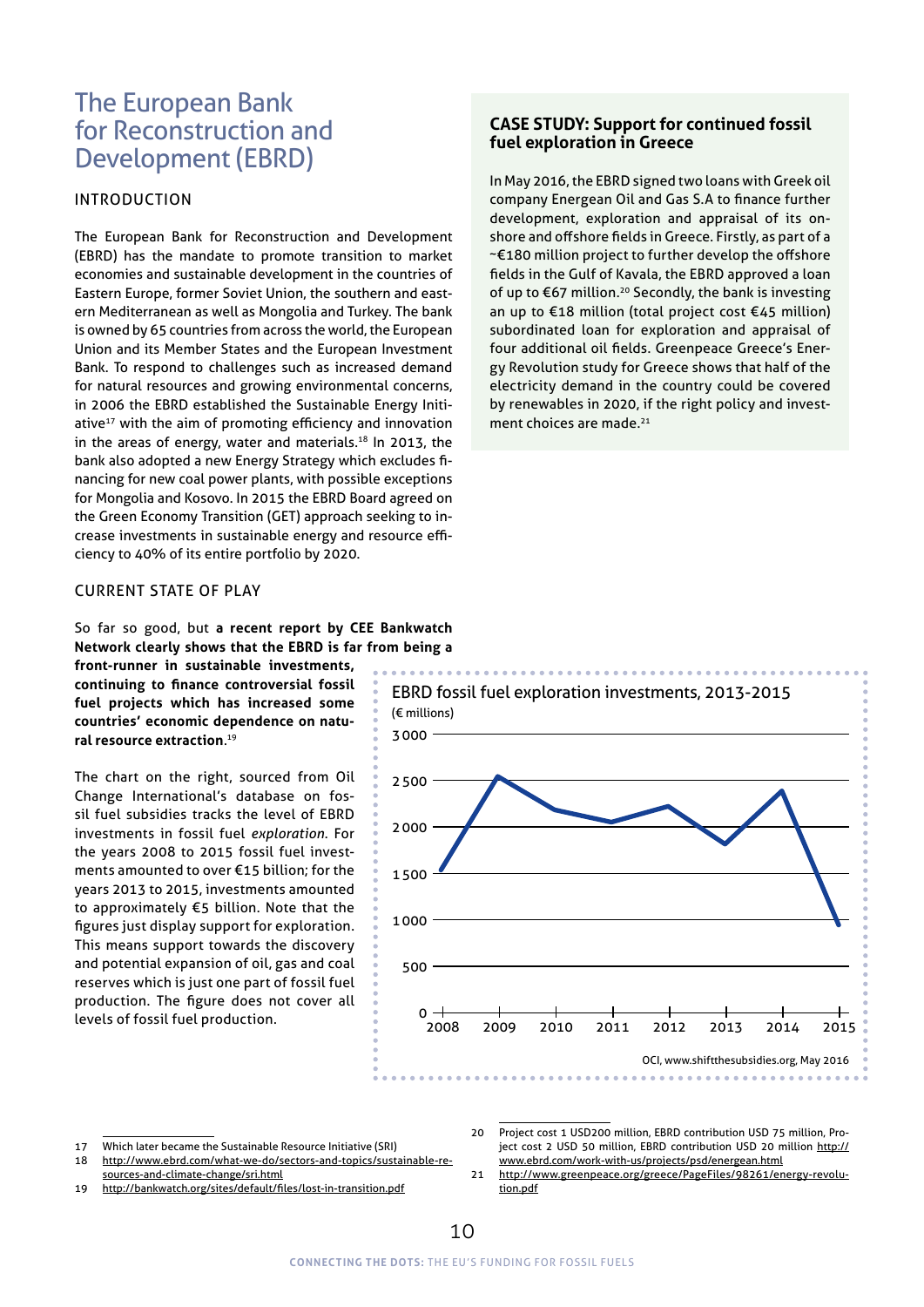## <span id="page-10-0"></span>**CAN Europe Specific Recommendations to EIB and EBRD**

The EU's development banks must work in a mutually re-enforcing way to increase investments in clean energy projects while rapidly phasing out support for fossil fuels. This must include phasing out all direct lending to fossil fuel projects by 2020 and a long-term plan to phase out funding for projects that contribute to downstream consumption of fossil fuels, such as gas infrastructure and transport;

The Energy Efficiency First principle should also guide both banks' entire portfolios, and until a full phase-out of lending to fossil fuel projects has taken place, apply higher emission performance standards for power generation projects in order to only support the most efficient power plants.

#### **The EIB must:**

- Raise the percentage of climate specific spending from 25% to at least 50% by 2030 (including for the Juncker Investment Plan – EFSI), following the adoption of the EU 2030 climate and energy targets;
- Develop country-specific approaches in support of national climate action plans in line with the Paris Agreement and the EU roadmap for a competitive, low carbon economy in 2015;
- Ensure that the European Fund for Strategic Investments (EFSI) becomes a solid catalyst of sustainable investments and climate action, by providing additionality to the bank's standard operations in these areas;
- Revise the bank's climate policy with a view to including absolute emissions reductions of its portfolio, in line with limiting global temperature increase to 1.5°C;
- Revise its methods for measuring greenhouse gas emission estimations for its projects so that it not only accounts for emissions directly caused by the infrastructure in question but also accounts for socalled Scope 3 indirect emissions – those which arise later as a result of its use.

#### **The EBRD must:**

Revise its methods for measuring greenhouse gas emission estimations for its projects so that it not only accounts for emissions directly caused by the infrastructure in question but also accounts for socalled Scope 3 indirect emissions – those which arise later as a result of its use.

#### **EU financial institutions at a crossroads: The Southern Gas Corridor**

The Southern Gas Corridor, if realized, will be a 3500 kilometres-long chain of gas pipelines from Azerbaijan to Italy, expected to start pumping gas to Europe by 2020. Such a large infrastructure project would lock in gas dependency for decades to come, in a time when all fossil fuels need to be phased out as soon as possible.

Publicly funding this project thereby goes against EU's international commitment under the Paris Agreement and defies the European Commission's own projections that the demand for gas in Europe is dropping.<sup>22</sup> In a letter to the president of the EIB earlier this year, a group of 27 NGOs highlighted key controversies surrounding the project, and called for the project not to be financed. The signatories of the letter correctly point out that "if the Southern Gas Corridor does materialize and ends up pumping more gas into Europe, the chances of meeting the EU's climate and energy targets for 2030 and its longer term decarbonisation objectives, would hardly be attainable".<sup>23</sup>

The total cost of the project is estimated to be \$45 billion<sup>24</sup>. It is a massive investment in a project which ultimately risks becoming an uneconomic, stranded asset. The EIB and EBRD contributions for the Transadriatic Pipeline, the section of the Southern Gas Corridor going through Greece and Albania to Italy, are expected to be the biggest single loans in the history of each of the banks (up to €3 billion and €1.5 billion respectively<sup>25</sup>). The rest of the project would need to be financed by private investors, but the bulk of the project is ultimately dependent on public money via loans of public banks and guarantees from governments of transit countries to be realized as they are crucial for private investors as a guarantee.

Refusing to finance the Southern Gas Corridor would free up financing for further diversification of the energy supply in Europe if invested in renewables and energy efficiency. In addition to the climate aspect and the pure financial arguments against the project, the Southern Gas Corridor is controversial in terms of human rights and democracy issues in the countries it will cross, especially in Azerbaijan. Cancelling this project would be an important signal to the rest of the world that the EU is serious about not supporting corrupt and repressive regimes.

<sup>22</sup> [http://ec.europa.eu/smart-regulation/impact/ia\\_carried\\_out/docs/](http://ec.europa.eu/smart-regulation/impact/ia_carried_out/docs/ia_2011/sec_2011_1565_en.pdf) [ia\\_2011/sec\\_2011\\_1565\\_en.pdf](http://ec.europa.eu/smart-regulation/impact/ia_carried_out/docs/ia_2011/sec_2011_1565_en.pdf)

<sup>23</sup> [http://www.counter-balance.org/wp-content/uploads/2016/01/NGO-](http://www.counter-balance.org/wp-content/uploads/2016/01/NGO-Open-Letter_EIB-President_Southern-Gas-Corridor_28-01-2016.pdf)[Open-Letter\\_EIB-President\\_Southern-Gas-Corridor\\_28-01-2016.pdf](http://www.counter-balance.org/wp-content/uploads/2016/01/NGO-Open-Letter_EIB-President_Southern-Gas-Corridor_28-01-2016.pdf)

<sup>24</sup> [http://www.tap-ag.com/the-pipeline/the-big-picture/southern-gas-cor](http://www.tap-ag.com/the-pipeline/the-big-picture/southern-gas-corridor)[ridor](http://www.tap-ag.com/the-pipeline/the-big-picture/southern-gas-corridor)

<sup>25</sup> – <http://www.eib.org/projects/pipeline/2014/20140596.htm> – [http://www.naturalgaseurope.com/ebrd-is-considering-providing-a](http://www.naturalgaseurope.com/ebrd-is-considering-providing-a-syndicated-loan-of-up-to-1.5-billion-for-sgc-29795)[syndicated-loan-of-up-to-1.5-billion-for-sgc-29795](http://www.naturalgaseurope.com/ebrd-is-considering-providing-a-syndicated-loan-of-up-to-1.5-billion-for-sgc-29795)

<sup>–</sup> http://www.eib.org/projects/pipeline/2015/20150676.htm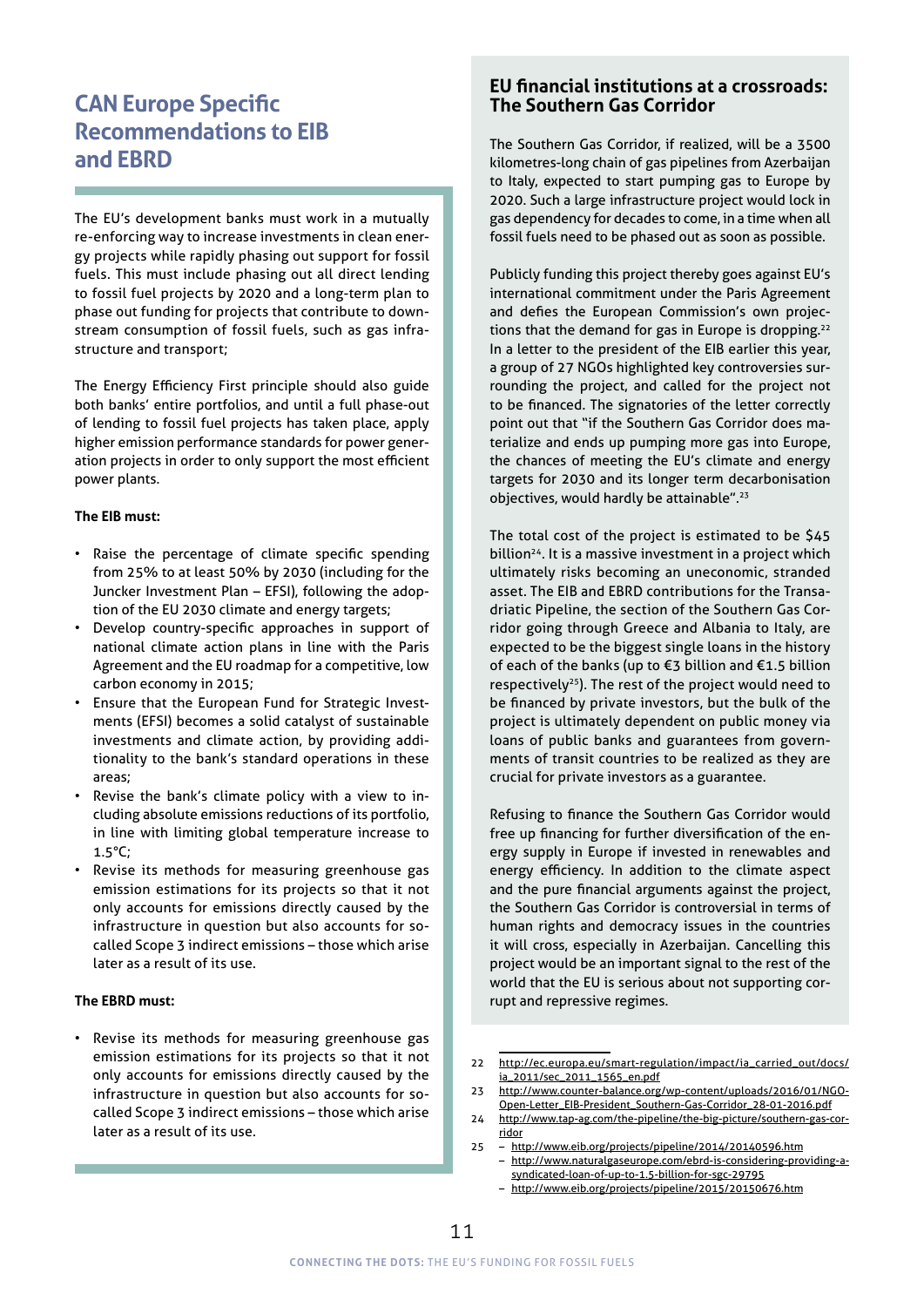## <span id="page-11-0"></span>3) **EU policies and tools**

The EU policies and mechanisms that the briefing looks at are designed to support EU Member States in their efforts to reduce greenhouse gas emissions, enhance security of energy supply, and facilitate public support in the energy sector when it is needed. The policies are therefore highly important to guide national decisions and investments, and ensure coherence between support schemes in the energy sector and broader EU climate and energy objectives. This briefing looks at three such policies and mechanisms.

 $\bullet$   $\bullet$  $\blacksquare$  $\sim$ 

## The EU Emissions Trading Scheme

#### INTRODUCTION

The EU Emissions Trading Scheme (ETS) aims to help the EU achieve its long-term greenhouse gas reduction goals more cost-effectively and is meant to encourage investments in low-carbon technologies. It receives little attention towards its role as a facilitator of support for dirty fossil fuels. While not being in the direct spotlight, the ETS also plays a role in prolonging the life of coal power plants and other fossil fuel use through ETS funding.

#### CURRENT STATE OF PLAY

Firstly, most energy intensive industries receive their pollution permits for free. This is because they claim that the ETS would otherwise force companies to move their production abroad to countries with less ambitious climate measures to lower their production costs. There is no compelling evidence that EU's climate policies are or will be forcing companies to move abroad. **These free allowances represent a large subsidy for fossil fuel intensive industries.**

Secondly, Member States can use their revenues from auctioning ETS pollution permits however they wish to. ETS Directive specifies that at least 50 % of auctioning revenues should be used for climate and energy related purposes. But there is no enforcement and what constitutes climate action is defined very broadly. Many governments choose to subsidize energy intensive industries that have high electricity costs. Germany has for example budgeted €756 million for indirect cost compensation in the 2013-2015 period. **Compensating electricity intensive industries for their consumption of fossil fuel based electricity hampers the transition to an efficient, climate-friendly energy system as it reduces the incentive to purchase low-carbon electricity.** 

Thirdly, article 10c of the ETS Directive allows lower income Member States (Poland, the Czech Republic, Romania, Hungary, Slovakia, Bulgaria, Croatia, Estonia, Lithuania, Latvia) to hand out up to 40% of their ETS pollution permits for free to power plants. The hand-outs are made under the condition that those same power plants undertake efforts and investments to modernise their systems. **Current article 10c investments have overwhelmingly benefited fossil fuel based plants.** At the same time, the greenhouse gas emissions from power stations that have received support have been falling much slower than the emissions from all other EU power installations.

#### **CASE STUDY: Coal in Poland**

The free ETS allowances may have enabled Poland to extend the lifespan of lignite and hard coal power generation. Rather than investing in renewables, up to 90% of investments through Article 10c have been coal and lignite based.26 Poland's biggest coal plant Bełchatów is one such example of benefitting from support through the EU ETS. The power plant has received support to modernise power units and build a new lignite fuel unit.27 Given that some units in Bełchatów will have to shut down due to problems such as local air pollution and negative health impacts the support marks an untenable use of resources which could instead be used to increase renewable energy capacity and support a just transition away from coal power.

<sup>26</sup> For detail, see the [2015 Commission's Impact Assessment](http://ec.europa.eu/clima/policies/ets/revision/docs/impact_assessment_en.pdf) (p.133).

<sup>27</sup> Carbon Market Watch, [http://carbonmarketwatch.org/wp-content/up](http://carbonmarketwatch.org/wp-content/uploads/2016/04/Fossil-fuel-subsidies-from-Europes-carbon-market-final-web.pdf)[loads/2016/04/Fossil-fuel-subsidies-from-Europes-carbon-market-fi](http://carbonmarketwatch.org/wp-content/uploads/2016/04/Fossil-fuel-subsidies-from-Europes-carbon-market-final-web.pdf)[nal-web.pdf](http://carbonmarketwatch.org/wp-content/uploads/2016/04/Fossil-fuel-subsidies-from-Europes-carbon-market-final-web.pdf)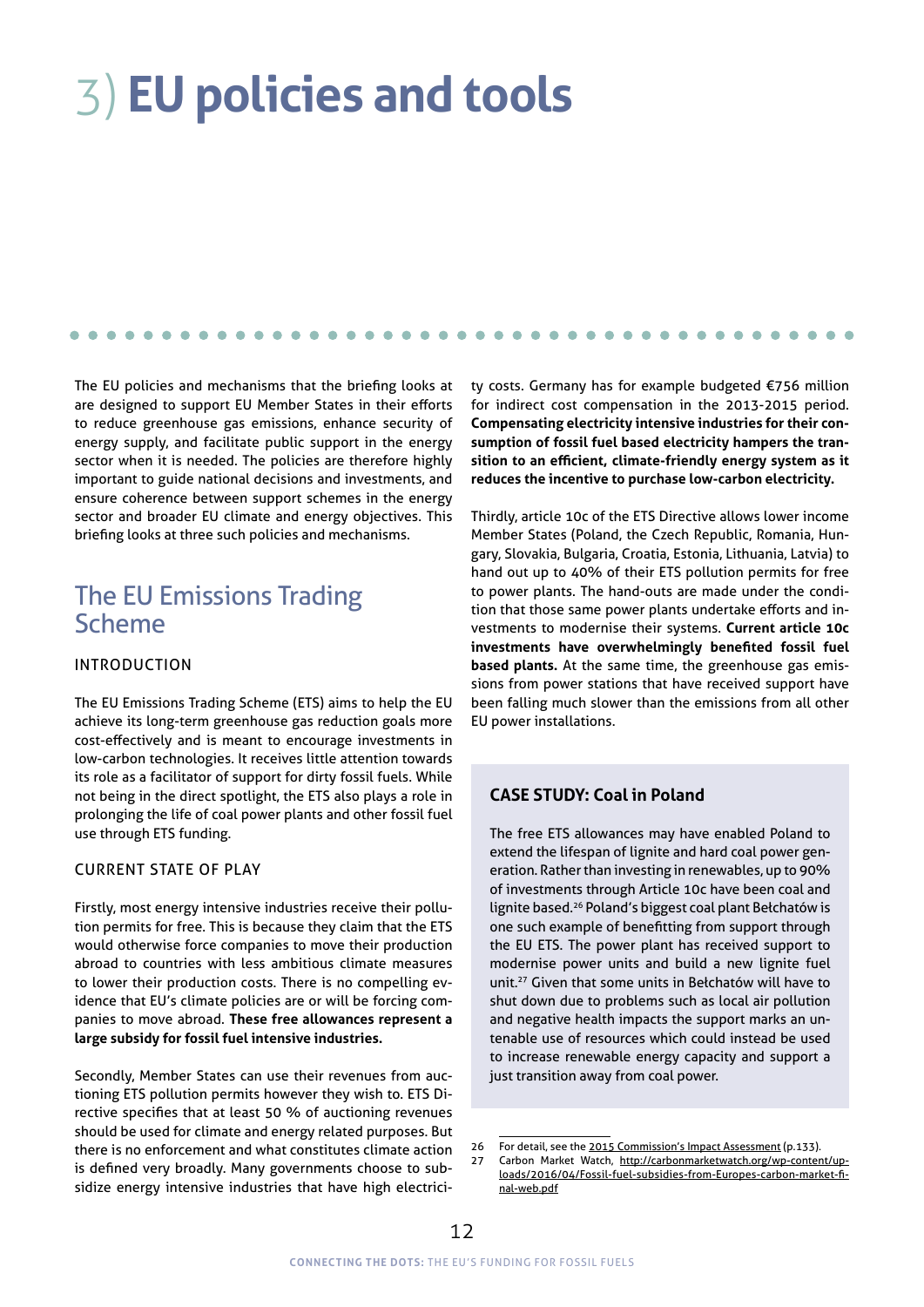## <span id="page-12-0"></span>**CAN Europe Recommendations on the ETS**

- It is imperative that the ETS and its related financial flows adhere to the broad principle that no financial support should be given to fossil fuel based, nuclear energy production or biomass co-firing.
- This means that article 10c should be abolished or phased out as it undermines the EU's long-term decarbonisation objective.
- Handing out free allowances and compensating companies for indirect costs should not be allowed under the ETS.

#### **Specific recommendation to use the Modernisation Fund to enhance climate action**

Between 2021 and 2030, 2% of the allowances, some 310 million ETS allowances in total, will be set aside to establish the Modernisation Fund. The Fund aims to support lower-income Member States in meeting their investment needs related to energy efficiency, including financing small-scale investment projects and the modernisation of energy systems.

The Modernisation Fund should be led by an investment policy that prioritises phasing out fossil fuels, achieving substantial energy savings and building energy generation on sustainable renewables, including storage and smart grid development. Member States eligible for support from the fund should be required to adopt strategies and national investment plans that outline their contribution towards reaching the EU's objective of 95% emissions reductions by the middle of this century.

Every country or region would have to prove the integration of the Energy Efficiency First principle which ensures that all energy efficiency options have been realised and that new capacities are only installed after taking into account the embedded energy reduction pathways. The European Commission should be responsible for the management of the fund, with the involvement of the EIB and Member States, and participation of local authorities and civil society organisations.

## State Aid Decisions INTRODUCTION

State aid is a powerful tool through which governments have the ability to use state resources to support certain undertakings.28 Such interventions however, per definition, distort or threaten to distort competition and are thus generally prohibited.29 However, State aid can exceptionally be allowed in some cases, and the Treaty of the Functioning of the EU (TFEU) empowers the Commission to assess whether this is the case. The details around how these subsidies can be applied – including to what technologies and projects and on what conditions – are therefore regulated at EU level through State aid law as part of the European competition law.

In principle, Member States need to notify their intended State aid measures to the Commission's DG Competition which decides whether the measure indeed is State aid and if so, whether it can be approved.

In principle, the European Commission assumes that there is competition in the EU's markets and public finance is therefore subject to State aid rules. **State aid has the promising potential to advance the EU's climate and energy goals through supporting industries which drive the transition towards a low carbon economy, but at the moment it is often used to allow for continuing fossil fuel production and consumption.**

#### CURRENT STATE OF PLAY

The latest Commission proposal on State aid entitled *Guidelines on State aid for environmental protection and energy 2014-2020* is an attempt to ensure coherence between State aid rules and EU's climate and energy policies. A recent examination of these guidelines by an environmental law NGO ClientEarth however shows that severe gaps remain. The new guidelines lack appropriate recognition of the need to provide support for developing green technologies, while allowing Member States to give aid to ensure that there will always be a secure supply of power (see the chapter on capacity mechanisms below). Additionally, the definition of 'energy from renewable energy sources' opens up for support to co-firing of coal and biomass.<sup>30</sup> Examples of when State aid is allowed for fossil fuels related energy projects include<sup>31</sup>: closure aid for inefficient coal mines<sup>32</sup>, regional aid

<sup>28</sup> State aid is only present where the beneficiary is an undertaking. The jurisprudence defines undertaking "as entities engaged in an economic activity, regardless of their legal status and the way in which they are financed" Joined Cases C-180/98 to C-184/98 Pavlov and Others [2000] ECR I-6451, paragraph 74.

<sup>29</sup> State aid is, as defined in the Article 107(1) of the Treaty of the Functioning of the EU (TFEU) "[…] any aid granted by a Member State through State resources in any form whatsoever which distorts or threatens to distort competition by favouring certain undertakings or the production of certain goods shall, in so far as it affects trade between Member States […]".

<sup>30</sup> http://www.documents.clientearth.org/library/download-info/the-effect-of-state-aid-governance-on-eu-climate-and-energy-policy/

<sup>31</sup> [http://bankwatch.org/sites/default/files/EnCom-stateaid-study-](http://bankwatch.org/sites/default/files/EnCom-stateaid-study-08Jun2015.pdf)[08Jun2015.pdf](http://bankwatch.org/sites/default/files/EnCom-stateaid-study-08Jun2015.pdf)

<sup>32</sup> There is an explicit Council Decision (787/2010/EU) adopted in 2010, which allows some "closure aid" to coal mining.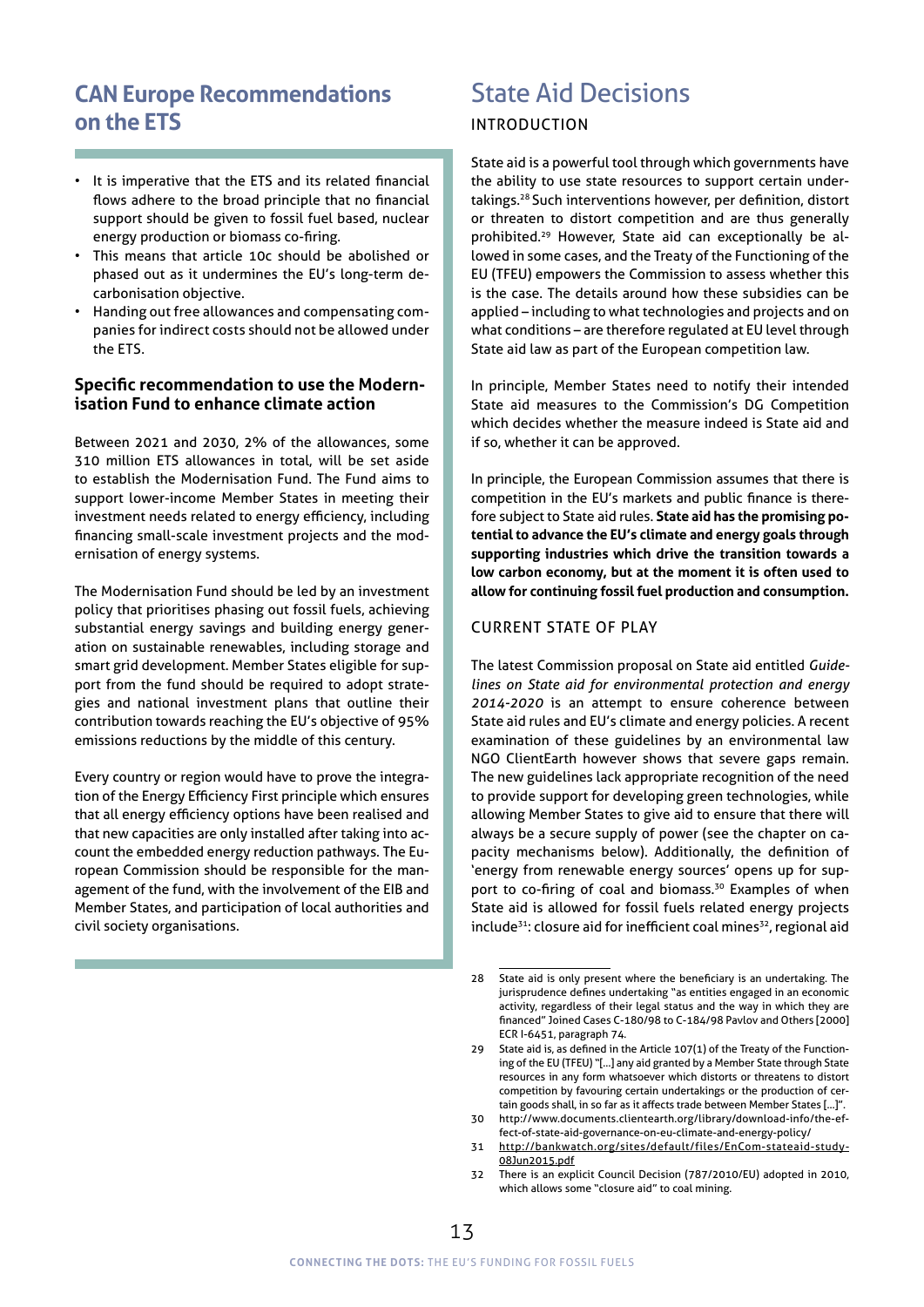<span id="page-13-0"></span>for investments and new jobs which theoretically and legally can be given to coal mines<sup>33</sup>, compensation for stranded assets in the electricity sector<sup>34</sup>, if the service is of general economic interest (SGEI)<sup>35</sup>, and through rescue and restructuring aid in the energy sector $36$ .

#### **CASE STUDY: Public money continues to support coal in Spain (decision in case N178/2010)**

In 2010, Spain notified the Commission of providing compensation and preferential dispatch to ten electricity producers whose production originated from domestic hard coal of up to 15% of the domestic demand. The argument from the Spanish government was enhanced security of supply. It argued that – for instance – backup for renewable energy electricity production was needed. The Commission confirmed the presence of an SGEI and the compliance with the 15% threshold and considered the measure to be compatible aid under Article 106(2) TFEU.

Several third parties submitted complaints during the procedure, stating that it would indirectly be granting advantage to coal mines – which was dismissed by the Commission – risk environmental protection and breach EU climate commitments. The Commission's decision was appealed to the General Court (GC)<sup>37</sup>, but the Court accepted the Commission's approach. Regarding the complaint on infringement of environment and climate policies, the GC confirmed that the Commission is not obliged to consider environmental rules in the compatibility assessment if the aim of the measure is not environmental protection. The GC also stated that the Commission cannot use its powers concerning the compatibility of a State aid measure in order to determine whether the measure infringes other parts of EU law.

A detailed outline of this case can be found in the CEE Bankwatch Network publication *State aid rules in the coal sector and linked energy sector under the Energy Community Treaty and European Law*<sup>38</sup>.

- 33 Guidelines on regional State aid for 2014-2020 Official Journal C 209/1 23.7.2013.
- 34 Commission Communication relating to the methodology for analysing State aid linked to stranded costs. Adopted by the Commission on 26.07.2001 not published in the Official Journal.
- 35 Article 106(2) TFEU states that support may be given to services of special characteristics on the market. As regards the electricity sector, Article 15(4) of the current Directive 2009/72/EC stipulates that "A Member State may, for reasons of security of supply, direct that priority be given to the dispatch of generating installations using indigenous primary energy fuel sources, to an extent not exceeding, in any calendar year, 15% of the overall primary energy necessary to produce the electricity consumed in the Member State concerned."
- 36 Guidelines on State aid for rescuing and restructuring non-financial undertakings in difficulty, Official Journal C 249/1, 31.07.2014.
- 37 Castelnou Energía, an electricity producer using natural gas.
- 38 [http://bankwatch.org/sites/default/files/EnCom-stateaid-study-](http://bankwatch.org/sites/default/files/EnCom-stateaid-study-08Jun2015.pdf)[08Jun2015.pdf](http://bankwatch.org/sites/default/files/EnCom-stateaid-study-08Jun2015.pdf)

## **CAN Europe Recommendations on State aid to Member States**

- CAN Europe recommends that Member States should immediately quit giving public money to fossil fuel projects and new EU rules for State aid need to be adopted which fully exclude the ability to provide State aid that allow for continuing fossil fuel production and consumption, thus undermining the EU's overall climate and energy targets.
- The Commission needs further to be stricter in its assessments of the measures that the Member States send in. Since State aid is actually paid by citizens, greater transparency also needs to be given throughout the process, which allow for NGOs and other actors to follow and comment on the progression of the decisions and to challenge them in the public interest if necessary.
- As countries transition away from a fossil fuels based energy system, dedicated financing should be used to support a just transition from fossil fuel to renewable energy based energy systems. It Is essential that this support reaches the workers directly, while it should not be a compensation to fossil fuel companies' profits. Governments should invest in a "just transition fund", instead of approving for example closure aid to fossil fuel companies for uncompetitive mines. The funding should be earmarked to support the workers in those industries in transitioning to jobs in other sectors. Together with the affected regions, workers, local governments and trade unions, just transition pathways should be developed and implemented timely.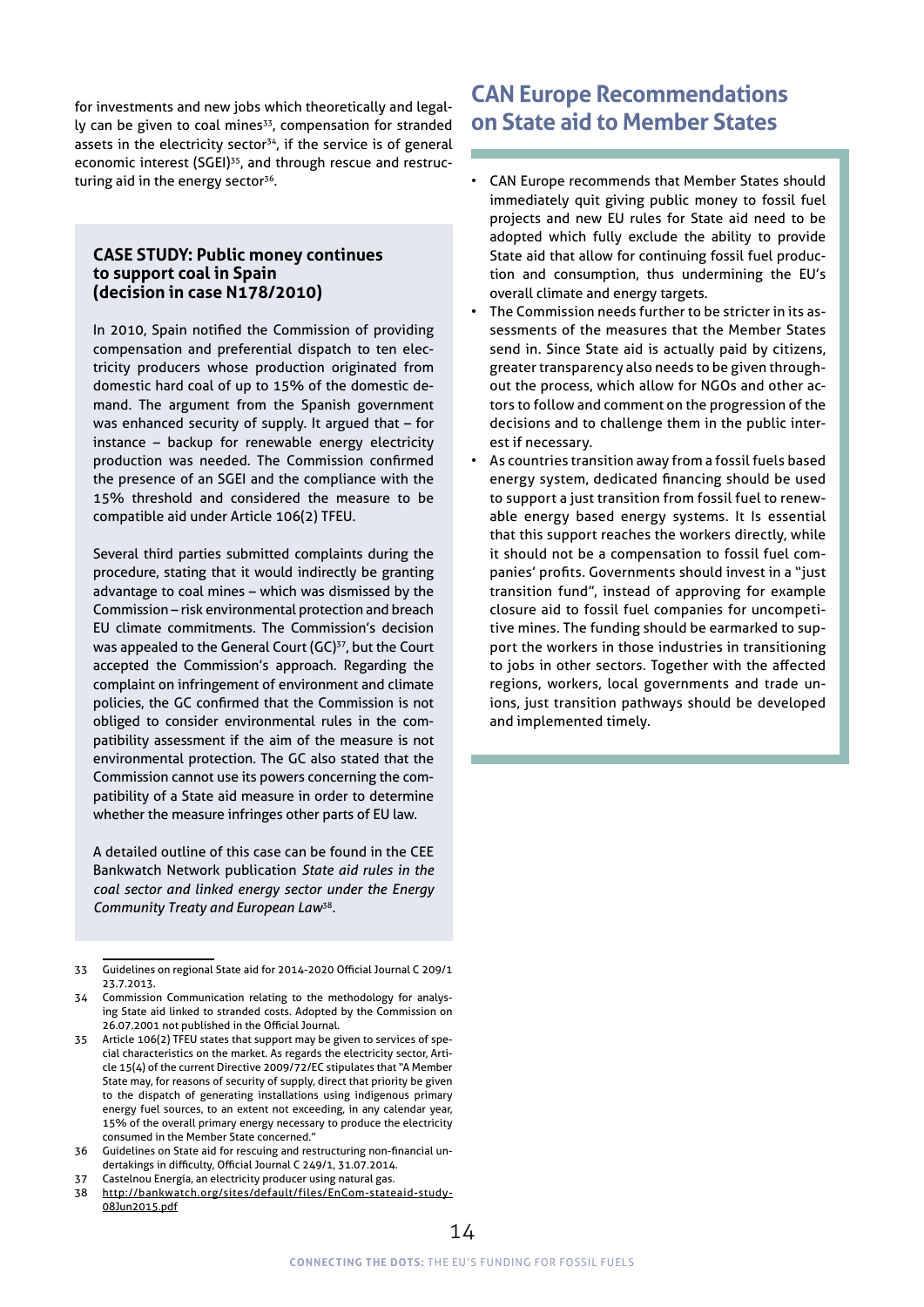### <span id="page-14-0"></span>Capacity Mechanisms INTRODUCTION

Meeting the ambition set out in the Paris Agreement requires a rapid decarbonisation of the power sector – which needs to be fully decarbonized by 2050 – and the financial support that is provided to power generation. Capacity mechanisms are one form of such support. Capacity mechanisms are measures – or market interventions – taken to ensure that there is adequate capacity available at all times to produce electricity to ensure a secure electricity supply.

Capacity mechanisms take many different forms, but they generally offer payments to capacity providers on top of their income from revenues generated by selling electricity on the market. This is done as a means to prevent the shutdown of existing generation capacity or to incentivise investment in new resources. Capacity mechanisms have an impact on competition and they are therefore subject to EU State aid rules (see chapter on State aid above). **The European Commission acknowledges that they risk to undermine the EU's objective of phasing out fossil fuel subsidies.**

#### CURRENT STATE OF PLAY

A number of questions and concerns have recently arisen in relation to capacity mechanisms, namely, whether they are as necessary for security of supply as they are perceived to be by EU governments, and how their application may actually result in more subsidies for the fossil fuel sector through the back door which risks contradicting international, European and national climate objectives.39

A European Commission report recently pointed out that Member States introduce capacity mechanisms without '*proper and consistent analysis*' of their need. The report for example found that many Member States did not properly assess what would be the best way to increase security of supply. In addition, ODI asserts that the traditional approach to capacity mechanisms that focuses on the capacity to produce power is outdated. This approach fails to secure the flexibility needed to complement variable, weather-dependent electricity generation from wind and solar and risks to undermine decarbonisation. A review of recently introduced and proposed capacity mechanisms shows that this leads to unbalanced favouritism for fossil fuels, as opposed to low-carbon options to enhance security of supply.40

Capacity mechanisms may also interfere with cross-border trade and competition, close national markets, distort the location of generation, and finally increase costs for all Member States.

#### **CASE STUDY: The United Kingdom gets a green light for a flawed capacity mechanism proposal**

Capacity mechanisms may play a notable role in the deployment of gas in the UK.<sup>41</sup> The UK's coalition government introduced its capacity market in 2014 in order to replace older power stations and provide backup for more intermittent renewables generation sources.42

Despite the assertions of the government for further decarbonisation through its capacity market, the figures released from the UK's capacity auctions in 2014 and 2015 suggest a very different story. Not only has the UK government started touting the capacity mechanisms as a form to increase gas production, it has also used it to support dirtier fossil fuels such as coal and diesel. A recent ODI report has found that substantial payments, estimated at €822 million (\$966 million) have gone to coal-fired power and diesel.<sup>43</sup> Payments to coal alone through multi-year contracts – which can run up to 2019 or 2020 – have been estimated to reach €337 million.<sup>44</sup>

The Institute for Public Policy Research's review of the UK's capacity market illustrates numerous flaws, many of which are detrimental to the UK's and EU's climate and energy objectives. The design of the capacity market serves as a kind of two-sided coin; although it has been presented as a tool for decarbonisation, the capacity market offers payments and contracts to carbon intensive industries. Not only do these payments prolong the use of high-carbon power sources, but they also allow the industry to supersede external market challenges that would otherwise render them unreliable and uneconomic. This results in a direct contradiction of goals when it comes to climate action and energy transformation; in its present form, the capacity market is creating new subsidies for fossil fuel power that should already be in a phase-out process.

<sup>39</sup> [https://ec.europa.eu/commission/2014-2019/vestager/announce](https://ec.europa.eu/commission/2014-2019/vestager/announcements/level-playing-field-green_en)[ments/level-playing-field-green\\_en](https://ec.europa.eu/commission/2014-2019/vestager/announcements/level-playing-field-green_en)

<sup>40</sup> ODI, [https://www.odi.org/comment/10392-how-you-can-stop-uk-giv](https://www.odi.org/comment/10392-how-you-can-stop-uk-giving-millions-dirty-power)[ing-millions-dirty-power](https://www.odi.org/comment/10392-how-you-can-stop-uk-giving-millions-dirty-power)

<sup>41</sup> The capacity mechanism in the UK is designed to be technologically neutral, and rewards all types of capacity (beyond gas). However, the government intends that its CM will bring new investments in gas.

<sup>42</sup> IPPR, [http://www.ippr.org/files/publications/pdf/incapacitated\\_](http://www.ippr.org/files/publications/pdf/incapacitated_March2016.pdf?noredirect=1)

[March2016.pdf?noredirect=1](http://www.ippr.org/files/publications/pdf/incapacitated_March2016.pdf?noredirect=1)<br>ODI. https://www.od 43 ODI, [https://www.odi.org/sites/odi.org.uk/files/resource-docu](https://www.odi.org/sites/odi.org.uk/files/resource-documents/10569.pdf)[ments/10569.pdf](https://www.odi.org/sites/odi.org.uk/files/resource-documents/10569.pdf)

<sup>44</sup> <http://www.energypost.eu/understanding-uks-capacity-market/>Conversions from GBP to Euro have been made based on the average conversion rate for 2014 – 2015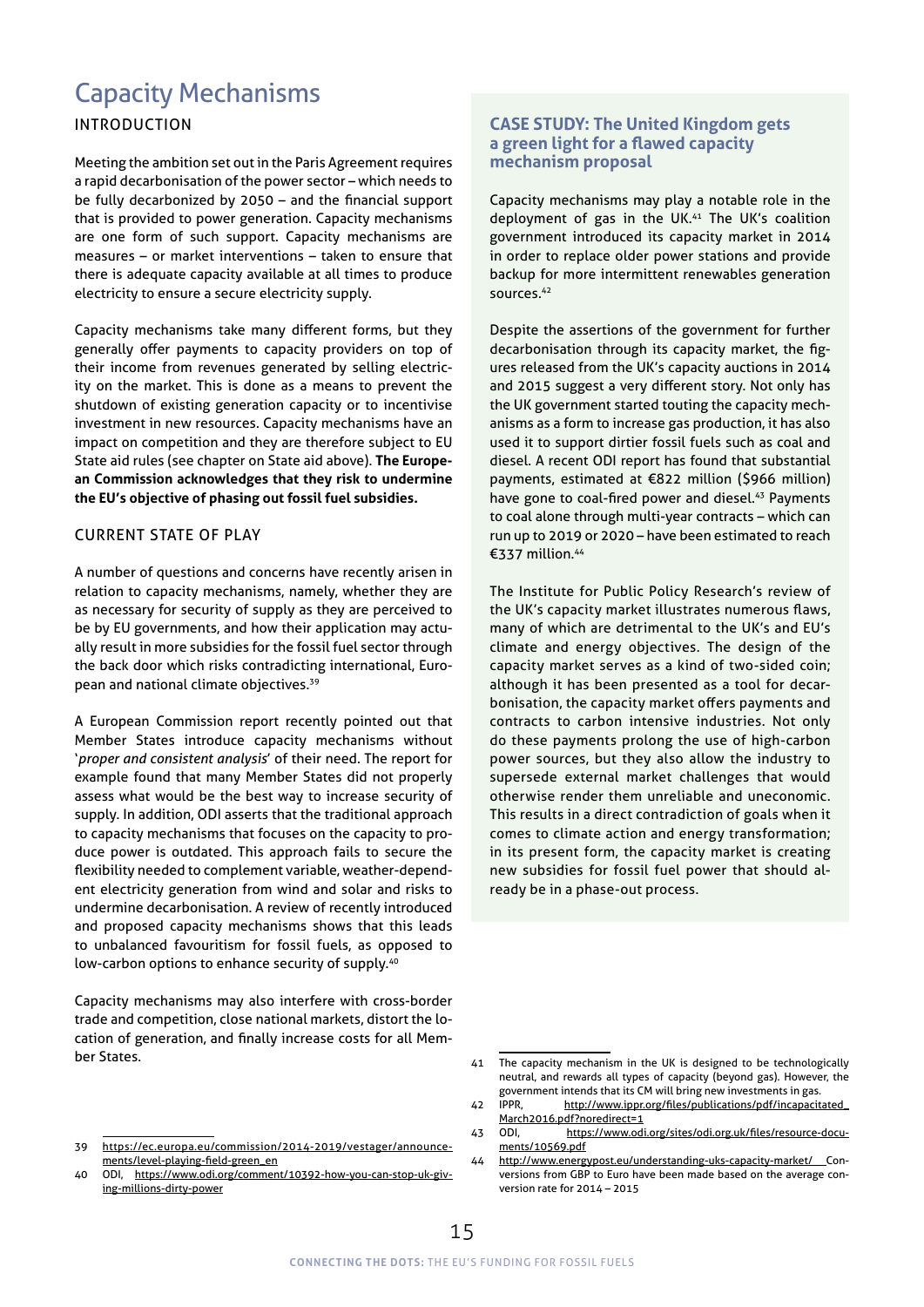### <span id="page-15-0"></span>**CAN Europe Recommendations on Capacity Mechanisms**

- It is necessary that the EU and its Member States take a much more critical approach to the use of capacity mechanisms; not just narrowly focus on implications for competition, but also for long-term decarbonisation. Stronger ambition is needed from EU governments to prioritise low-carbon options for ensuring the reliability of the power system and eliminate any support for fossil fuels.
- CAN Europe recommends that the EU establishes clear and compulsory criteria that require Member States to provide adequate evidence of the need to intervene and address power insufficiencies.
- All capacity markets should be fully open to renewable energy capacity, interconnectors, demand response and storage. The carbon intensity of the resources providing capacity should be factored into the possible design of capacity mechanisms so that delivery of the overall carbon reduction targets is not compromised. Mechanisms should not prevent carbon intensive and inflexible power plants from leaving the market, and in cases where capacity mechanisms are used, they should be reversible, and interfere as little as possible with the market;
- If after all other options have been exhausted, capacity mechanisms are still deemed necessary, they should integrate broader climate objectives, prioritise low-carbon power and exclude fossil fuels;
- Subsidies for environmentally unfriendly and highly polluting technologies should not be granted;
- Moreover the approach adopted to deliver reliability should not lead to unintended adverse consequences for investments in renewable energy.

#### "Capacity mechanisms often involve subsidies with very direct implications for taxpayers."

 **EU Competition Commissioner Margrethe Vestager**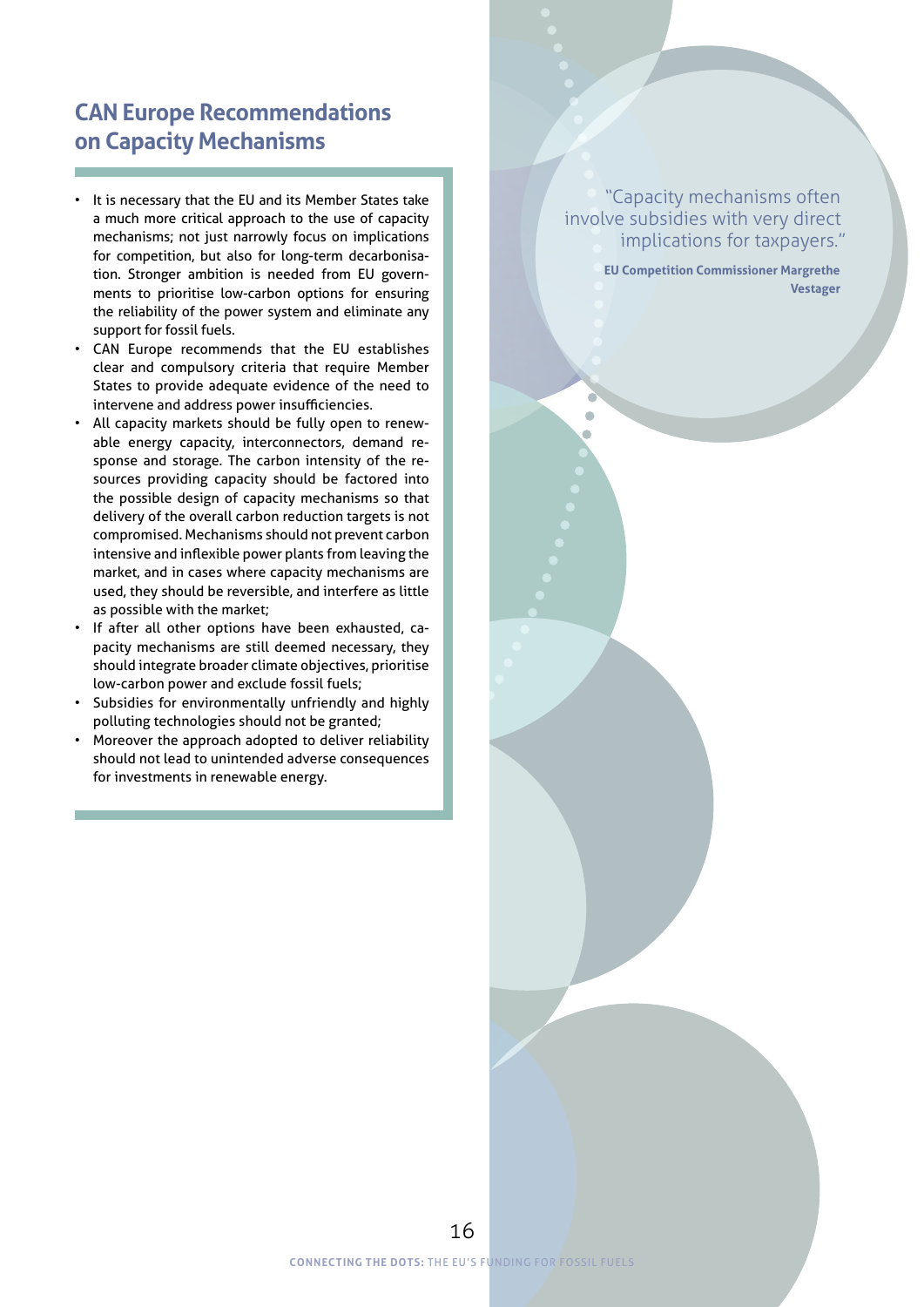## <span id="page-16-0"></span>**EU processes that can help kick fossil fuels out of EU financing**

The EU can stimulate comprehensive action through a number of its existing policy frameworks and negotiation processes. The following frameworks mark a starting point for the EU to stimulate further action:

 $\sim$ 

## The Multiannual Financial Framework (MFF)

 $\bullet$   $\bullet$ 

The review of the MFF, kicking off in 2016, offers the EU an ideal opportunity to bring the EU budget in line with the Paris Agreement. This would mean an immediate end to funding for fossil fuels and a greater imperative to tackle the climate crisis. Climate mainstreaming in the EU budget should be better implemented through:

- incorporating the *Energy Efficiency first* principle for all investments;
- supporting the EU to be "World no.1 in renewables" and investing in grid integration;
- embedding funding into national long-term investment plans for 100% renewables;
- asessing energy demand projections used for allocation of Projects of Common Interest (PCI) funding to be consistent and aligned with European medium and long-term climate and energy targets;
- and introducing guaranteed funds to catalyse locally driven energy transition in EU.

## The European Semester

The European Semester serves as a mechanism for EU economic policy coordination of Member States' economic and structural reforms. In principle, the progress towards

meeting national and collective climate and energy targets is analysed through the Semester process. Such analysis has included efforts to phase out environmentally harmful subsidies, but in 2015 the climate and energy related analysis has been substantially reduced. As a result, no report or recommendations were assigned to EU Member States on their progress to meeting climate and energy targets. **The European Semester should restore efforts to identify and highlight the economic implications for failing to meeting the EU's short-term and long-term climate ambition.** Key recommendations on economic actions, particularly public financing and support for fossil fuels, should be reinstated amongst the wider list of economic recommendations.

## The Energy Union and National Energy and Climate Plans

Covering all aspects of EU energy – from security of energy supply to the decarbonisation of Europe's energy system – the Energy Union should provide further guidance to Member States on measures to phase out fossil fuel subsidies. In the coming years, EU Member States will negotiate so-called National Energy and Climate Plans (NECPs) which will represent the individual efforts of countries to meet the EU's collective climate and energy goals.<sup>45</sup> Those plans should include policies and measures to phase out public financing for fossil fuels, with robust follow-up and review of efforts.

In order to monitor progress, key issues such as the use of State aid and capacity mechanisms, as well as budgetary spending and tax policies associated with energy production and consumption should be reported on through the NECPs.

<sup>45</sup> NECPs are part of the EU's energy governance pillar of the Energy Union, where countries will build on their existing climate plans and strategies to achieve more integrated action on climate and energy: [http://eur-lex.eu](http://eur-lex.europa.eu/resource.html?uri=cellar:ebdf266c-8eab-11e5-983e-01aa75ed71a1.0008.03/DOC_5&format=HTML&lang=EN&parentUrn=CELEX:52015DC0572)[ropa.eu/resource.html?uri=cellar:ebdf266c-8eab-11e5-983e-01aa75e](http://eur-lex.europa.eu/resource.html?uri=cellar:ebdf266c-8eab-11e5-983e-01aa75ed71a1.0008.03/DOC_5&format=HTML&lang=EN&parentUrn=CELEX:52015DC0572)[d71a1.0008.03/DOC\\_5&format=HTML&lang=EN&parentUrn=CELEX](http://eur-lex.europa.eu/resource.html?uri=cellar:ebdf266c-8eab-11e5-983e-01aa75ed71a1.0008.03/DOC_5&format=HTML&lang=EN&parentUrn=CELEX:52015DC0572)- [:52015DC0572](http://eur-lex.europa.eu/resource.html?uri=cellar:ebdf266c-8eab-11e5-983e-01aa75ed71a1.0008.03/DOC_5&format=HTML&lang=EN&parentUrn=CELEX:52015DC0572)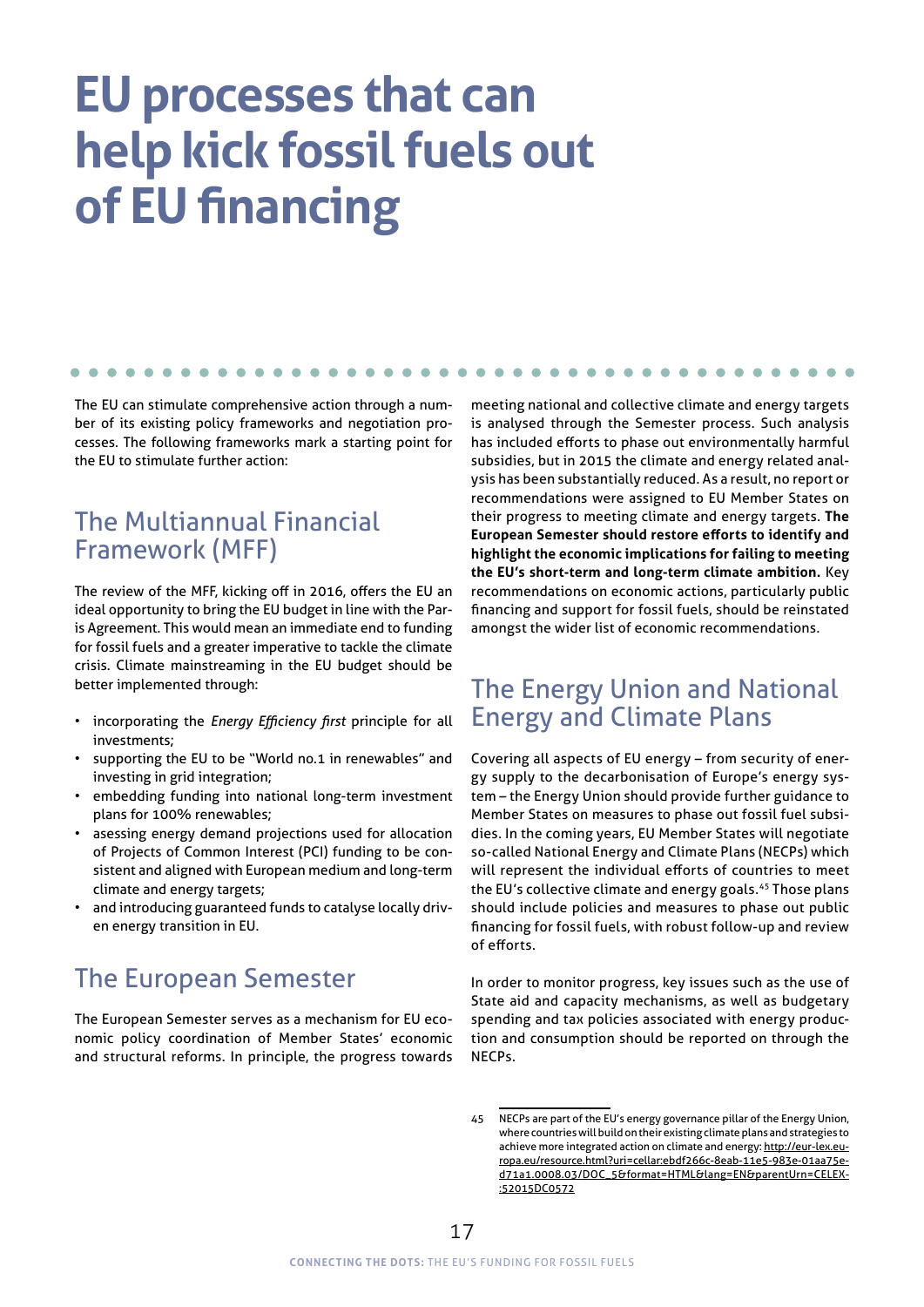## <span id="page-17-0"></span>**Conclusion**

*As a member of the G20, the EU has committed to phasing out fossil fuel subsidies, and it is high time that the EU puts its money where its mouth is. This means comprehensive reforms to many EU policies and tools that both directly and indirectly support the fossil fuel industry, as well as national efforts to phase out subsidies from domestic budgets, public finance institutions, and state funding. In order to ambitiously tackle climate change, EU funds should be channelled towards wide-scale zero carbon strategies. These strategies encompass energy efficiency and renewable energy, including community energy projects, research and innovation, and storage of energy. The benefits of ending support for fossil fuels can be far-reaching for European citizens and countries; not only in the energy sector, but for overall health and well-being, and longer term economic stability.*